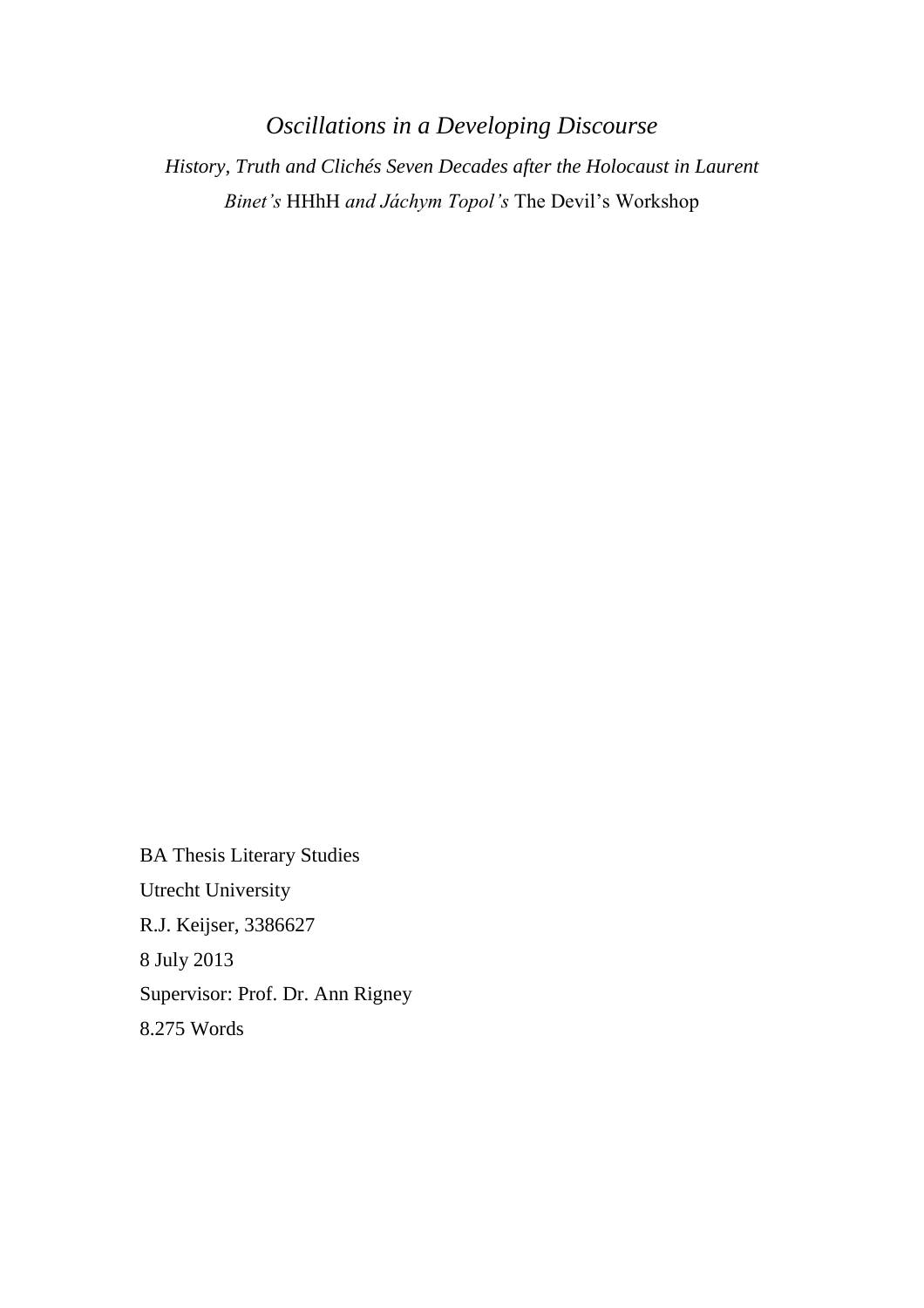# **Table of Contents**

| Introduction                                 |    |
|----------------------------------------------|----|
| The Holocaust, Postmodernism and Literature  |    |
| Truth, Fiction and History in <i>HHhH</i>    | 8  |
| Grotesque Detachment in The Devil's Workshop | 14 |
| Conclusion                                   | 20 |
| <b>Bibliography</b>                          | 22 |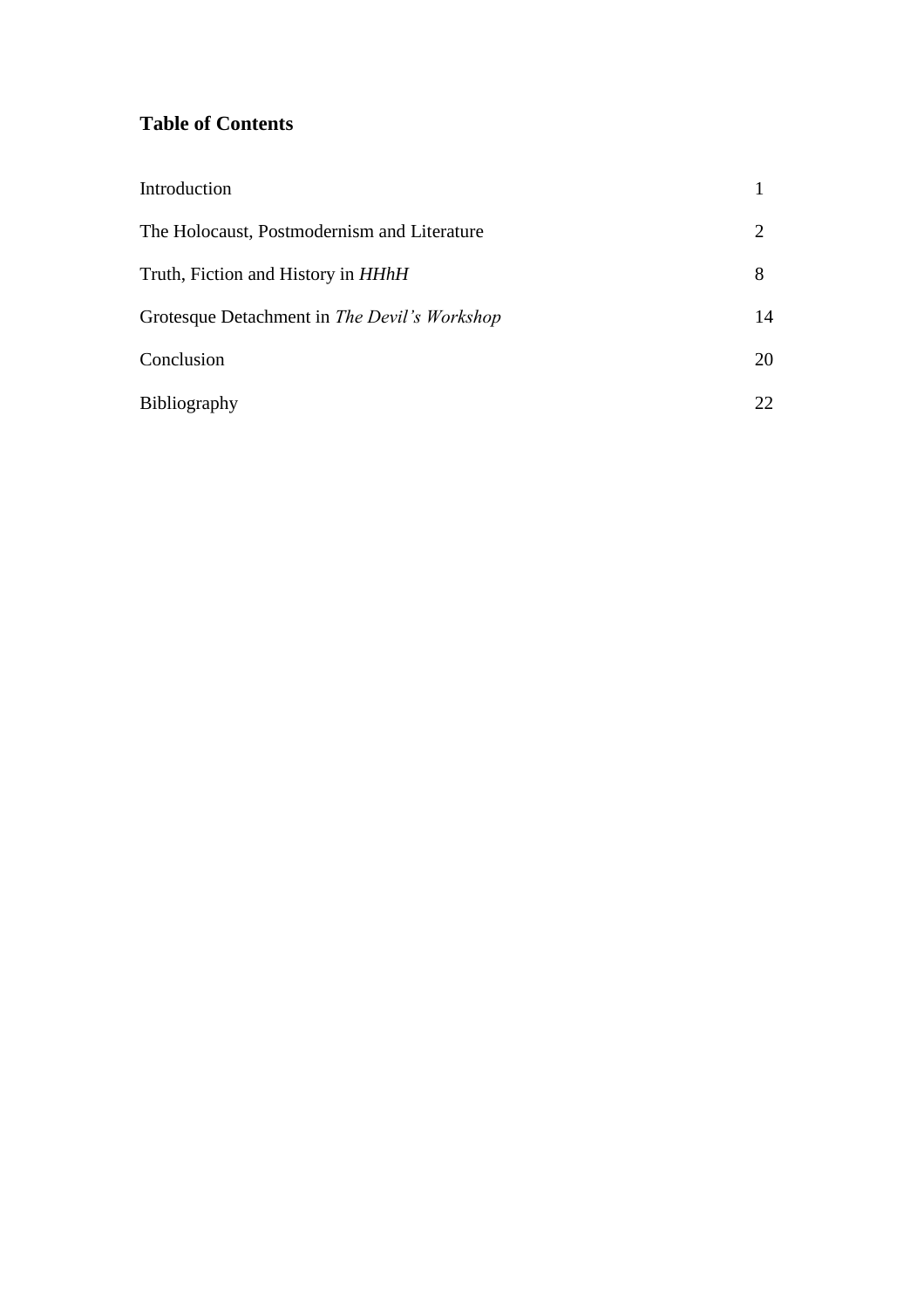## **Introduction**

Two recently published novels, Laurent Binet's *HHhH* (2010) and Jáchym Topol's *The Devil's Workshop,* (2009) deal with the aftermath of the Holocaust in Western culture. Today, the awareness of the importance of this event is deeply rooted in the collective memory. As a result, it has become ubiquitous in popular culture. Yet, the familiarity with the facts of the six million victims, the images of Auschwitz and the annual Remembrance Day have not necessarily enhanced the understanding of what has happened. Rather, a general tendency of unresponsiveness in regard to the Holocaust can be spotted. The current thesis will analyse how *HHhH* and *The Devil's Workhop* deal with the numbness and indifference to the Shoah and how these novels try to break with the conventions by concomitantly drawing on them and subverting them. In this way, they reflect the gradually revised way of thinking about the Holocaust as well as its changed position within postmodern culture.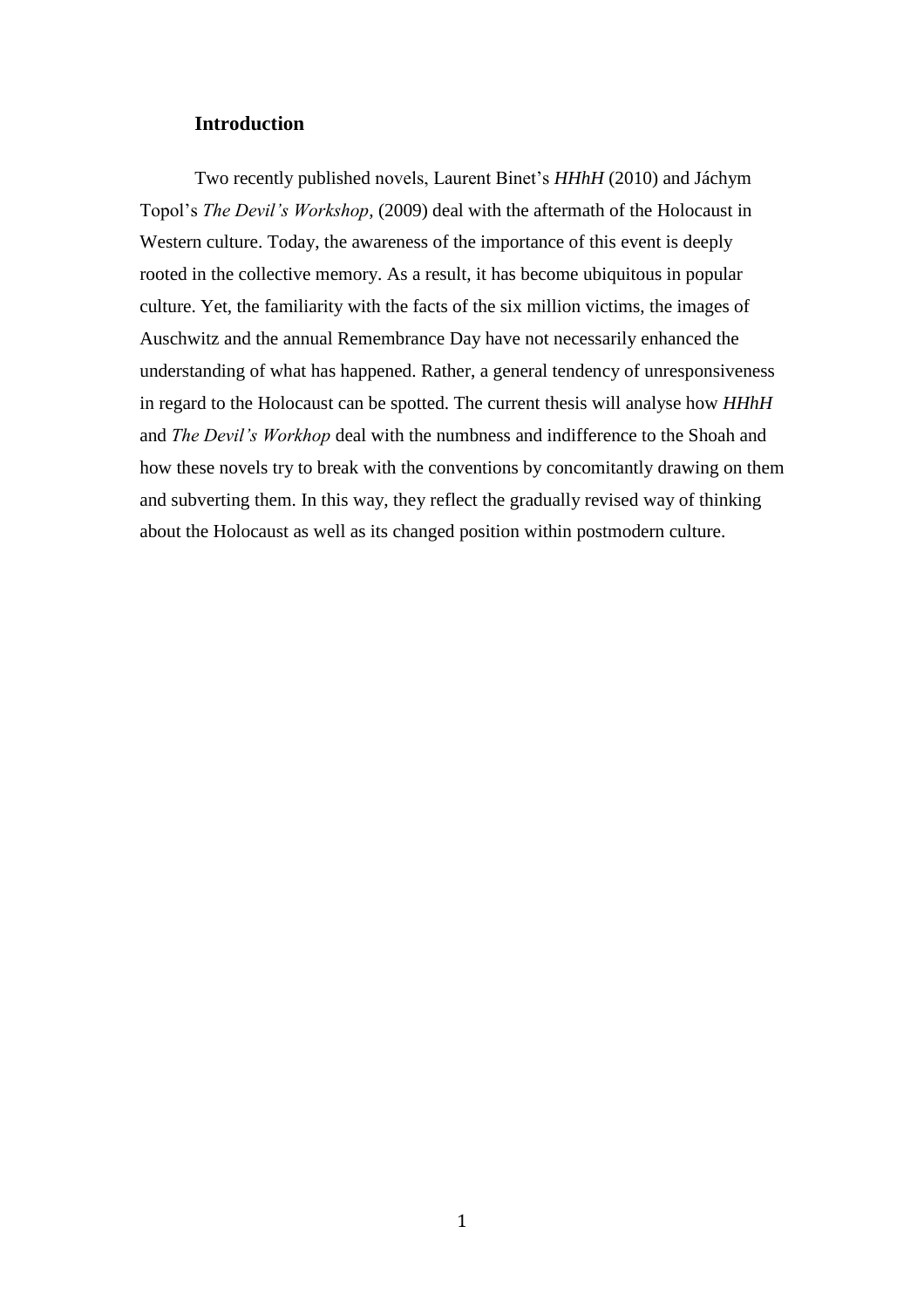### **The Holocaust, Postmodernism and Literature**

The Holocaust is widely perceived as a radical break with the past. Raul Hilberg, arguably the most influential Holocaust historian of the first decades after the Holocaust, has even claimed that the destruction of the European Jews could only have happened after millennia of development of Western culture,<sup>1</sup> a view supported in Max Horkheimer's and Theodor Adorno's well-known *Dialectic of Enlightement*. While not everyone subscribes unreservedly to the singularity attributed to the event,<sup>2</sup> the murder of almost six million people in a planned fashion marked a new era in the thinking about humanity. Notwithstanding the extremely violent character of the twentieth century, with events like the genocide in Rwanda and the Balkan Wars freshly ingrained in the collective memory, the Holocaust can be seen as the final nail in the coffin of the belief in many of the ideals central to the Enlightenment.<sup>3</sup> In this sense, it has indeed proved to be "a watershed event in human history," as Christopher Browning has argued. <sup>4</sup> The Holocaust still exerts its influence today. The current thesis will examine the ways in which two novels, Laurent Binet's *HHhH* (2009, first published in France) and Jáchym Topol's *The Devil's Workshop* (2010, first published in The Czech Republic), address this ever evolving influence.

The industrial method of the murders is one of the reasons the Holocaust can be attributed a singular status.<sup>5</sup> Before the twentieth century, killings of such an enormous scope were practically unimaginable. This is one of the aspects linking the Holocaust specifically to Western culture, for it was only with the Industrial Revolution that the means to do so became available. The belief in immanent progress achieved through technical innovation and the view of Western culture as superior to other was undermined because one its characteristics brought forth crimes of ineffable

<sup>1</sup> Raul Hilberg, *The Destruction of the European Jews* (London: Holmes & Meier, 1985), 251. <sup>2</sup> Apart from the so called *Historikerstreit* in the late 1980s, see, for two recent examples:

Stéphane Courts (ed.), *The Black Book of Communism* (Harvard: Harvard University Press, 1999) and Timothy Snyder, *Bloodlands: Europe Between Hitler and Stalin* (London: Vintage Books, 2011).

<sup>3</sup> Mario Biagioli, "Science, Modernity, and the 'Final Solution,'" in *Probing the Limits of Representation: Nazism and the Final Solution*, ed. Saul Friedlander (Cambridge: Harvard University Press, 1992), 185. Naturally, not everyone is sold to this vision. See, for example, Orlando Figes, *A People's Tragedy: A History of the Russian Revolution: 1819-1924* (London: Jonathan Cape, 1996).

<sup>4</sup> Christopher Browning, *Nazi Policy, Jewish Workers, German Killers* (Cambridge: Cambridge University Press, 2000), 32.

<sup>5</sup> Martin Amis, *Koba the Dread: Laughter and the Twenty Million* (New York: Vintage International, 2002), 83.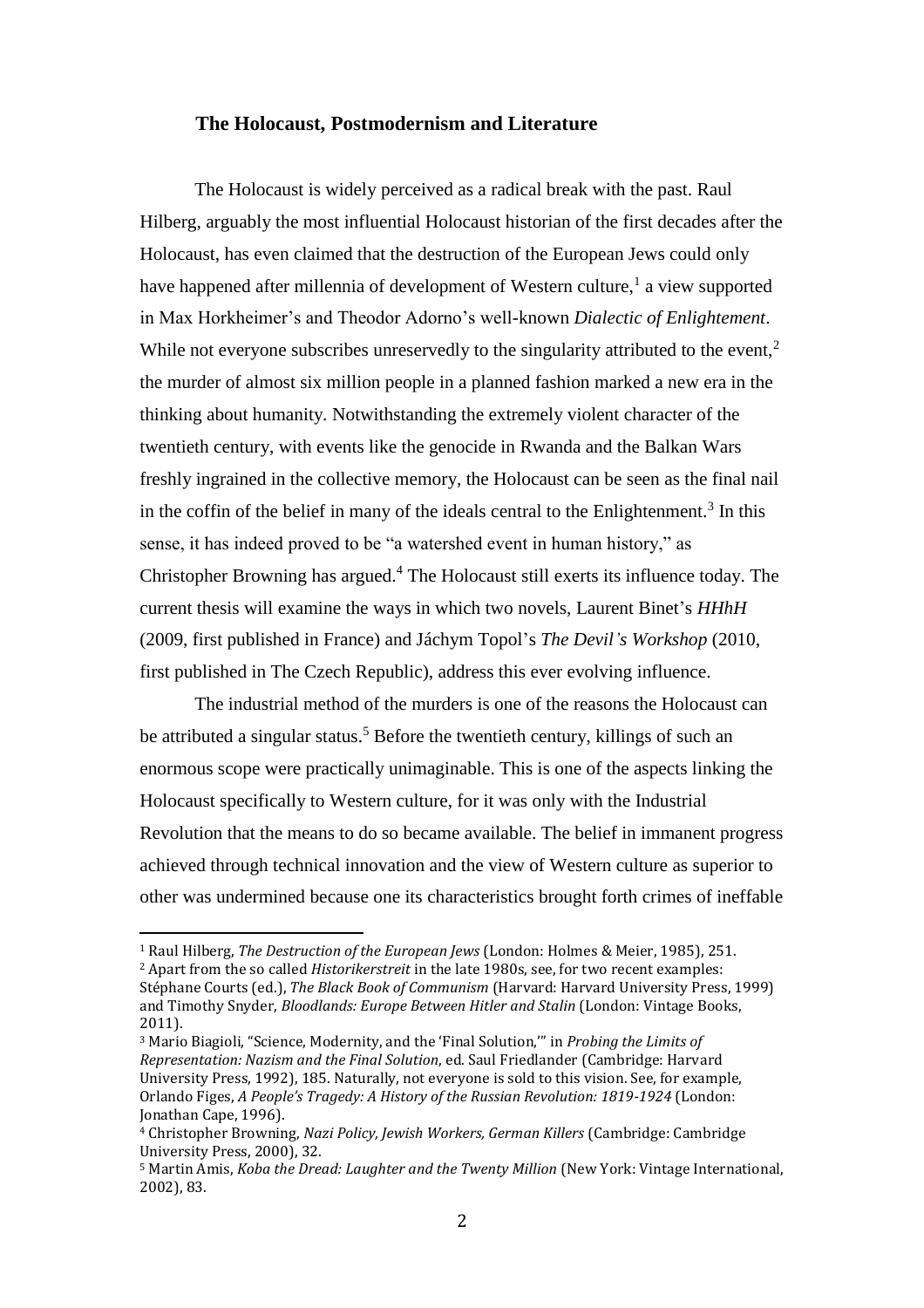size. In the years immediately following the War, the first reaction consisted mainly of the preserving of "self-serving local illusions"<sup>6</sup> resulting in the downplaying of a country's own role in the execution of the "Final Solution," and of practical nature, for example the founding of the State of Israel<sup>7</sup> and the denazification of Germany.<sup>8</sup> With the atrocities of the past looming over the heads of every single European, it was easier to forget than to remember. Except for a few witness accounts, the survivors and their experiences received scant attention until well into the nineteen-sixties.

Benchmark events such as the Nuremberg Trails, the Eichmann trail in Jerusalem and the publication of personal accounts of, for example, Anne Frank, contributed their fair share to the slowly growing consciousness about the Holocaust. Yet the attention given to the Holocaust and the survivors was relatively small compared to the size of the crimes and the number of the victims and the perpetrators. When the debate about the Holocaust testimonies finally became a talking point after years of textual silence,<sup>9</sup> the discussion focussed mainly on how to represent the event.<sup>10</sup> Although the facts were largely agreed upon, knowledge of these facts does not automatically facilitate the comprehension of what happened. On the contrary, the sheer amount of knowledge about the camps, killing fields, victims, perpetrators and bystanders was, and still is, downright baffling. The imperative to speak about their experiences was felt by many survivors, but now they finally had an audience, how was one supposed to tell of the horrors? Obviously, this problem of representation has to do with the incomprehensible character of the experiences, as far removed from any "normal" experience as anything. Yet the Holocaust also caused a break between language and reference, making a correct representation of what happened even more problematic.<sup>11</sup> As George Semprun put it: words have a different meaning for those "who have been there."<sup>12</sup> Witness accounts of Primo Levi, Charlotte Delbo, Elie

<sup>6</sup> Tony Judt, *Postwar: A History of Europe Since 1945* (London, Random House, 2007), 812.

<sup>7</sup> As Paul Johnson put it: "The First World War made the Zionist state possible. The Second World War made it essential." *A History of the Jews* (New York: Harper & Row, 1987), 517. <sup>8</sup> Judt, 52.

<sup>9</sup> Henry Greenspan, *On Listening to Holocaust Survivors: Beyond Testimony* (St. Paul: Paragon House, 2010), 47.

<sup>10</sup> See, for example: Shoshana Felman and Dori Laub, *An Event Without a Witness: Truth, Testimony and Survival* (New York: Routledge, 1992).

<sup>11</sup> Robert Eaglestone, *The Holocaust and the Postmodern* (Oxford: Oxford University Press, 2004), 17.

<sup>12</sup> Ibid, 18.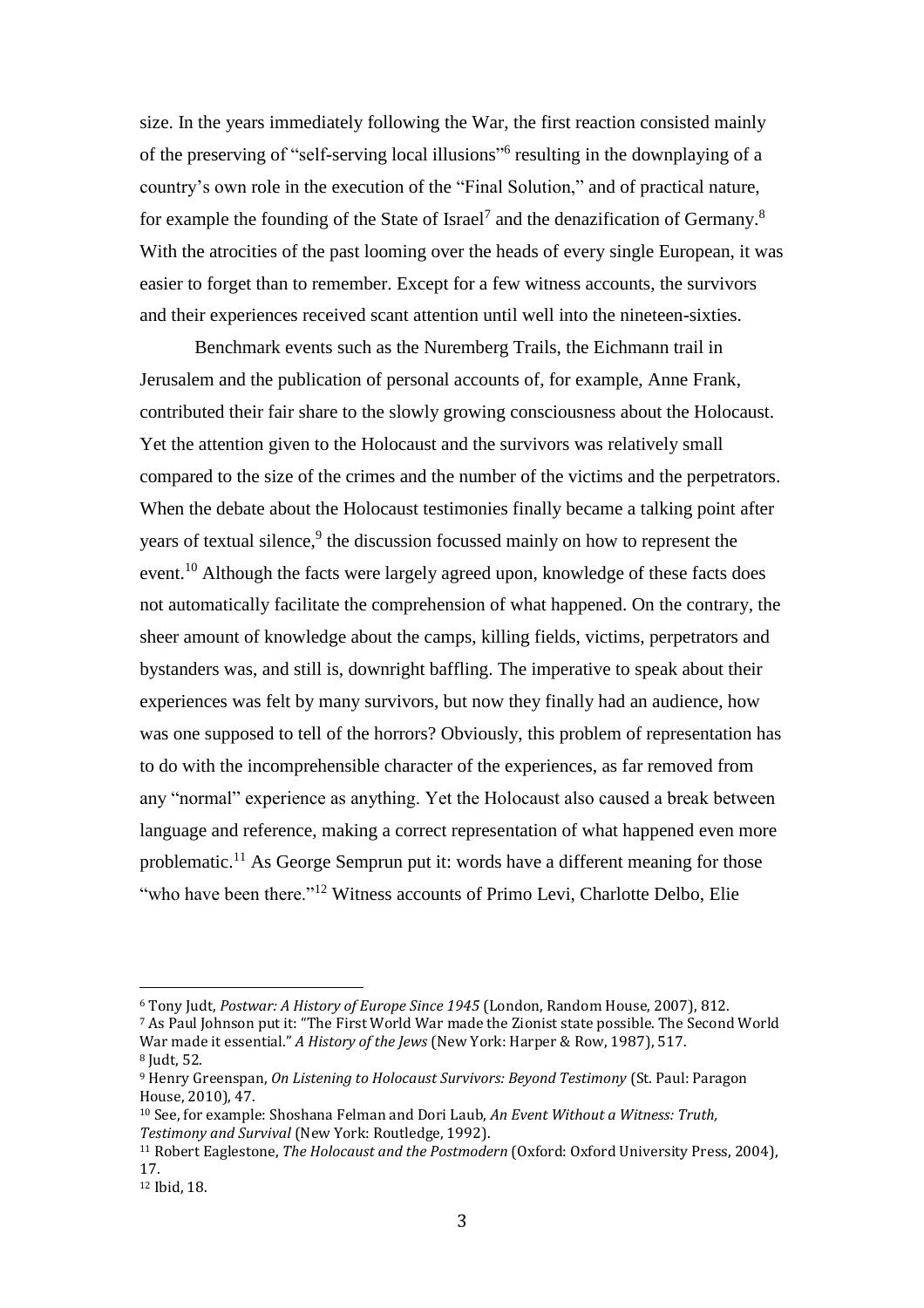Wiesel and the like became widely read and discussed. In its slipstream, an enormous amount of novels subjected to the Holocaust has been published.

It is important to be familiar with the concept of postmodernism if one is to come to a full understanding of the way in which literature developed in reaction to the Holocaust. In short, literary postmodernism can be defined as the consciousness of the break between language and referent ("reality"). One of the results of this consciousness is self-reflexivity in regard to its own artificiality, or the literariness of a text. Unreliable narrators, the blurring of the lines between genres and between reality and fiction as well as the parodying of other texts all attest to this artificiality and the impossibility to know the truth and to use language to make oneself understood. In this way, postmodernism deals with the previously mentioned crisis of language instigated by the Holocaust. This does not mean literature has been able to provide any definitive answers or solutions. Quite the contrary. In acknowledging its own shortcomings it finds its strength. It is exactly the awareness of the shortcomings of language that is highlighted in postmodern literature. The influence of postmodern thought on contemporary literature can hardly be overestimated. The idea has been developed that historical documentation rather seems to "obscure the truth" of the past instead of making it more visible, as Dorothee Wiese has written in her dissertation.<sup>13</sup> In the 21<sup>st</sup> century, this claim is anything but revolutionary, to say the least. In a certain way, we are all postmodernists, as Susan Rubin Suleiman has argued: the idea that fiction can tell the truth "more effectively or profoundly than straightforward factual narrative (…) is not at all startling."<sup>14</sup>

In 1985, Linda Hutcheon coined the term "historiographic metafiction" to describe "those well-known and popular novels which are both intensely selfreflexive and yet paradoxically also lay claim to historical events and personages."<sup>15</sup> The concept of historiographic metafiction incorporates several characteristics of postmodern literature, yet in *A Poetics of Postmodernism*, Hutcheon stressed the importance of history and the role of parody and pastiche in regard to the process of coming to terms with the past. She sees postmodern literature as fundamentally

<sup>13</sup> Dorothee Wiese, *The Powers of the False: Reading, Writing, Thinking beyond Truth and Fiction* (Phd. Diss., Utrecht University, 2011), 126.

<sup>14</sup> Susan Rubin Suleiman, *Crises of Memory and the Second World War* (Cambridge: Harvard University Press, 2006), 138.

<sup>15</sup> Linda Hutcheon, *A Poetics of Postmodernism: History, Theory, Fiction.* (London: Routledge, 1988), 5.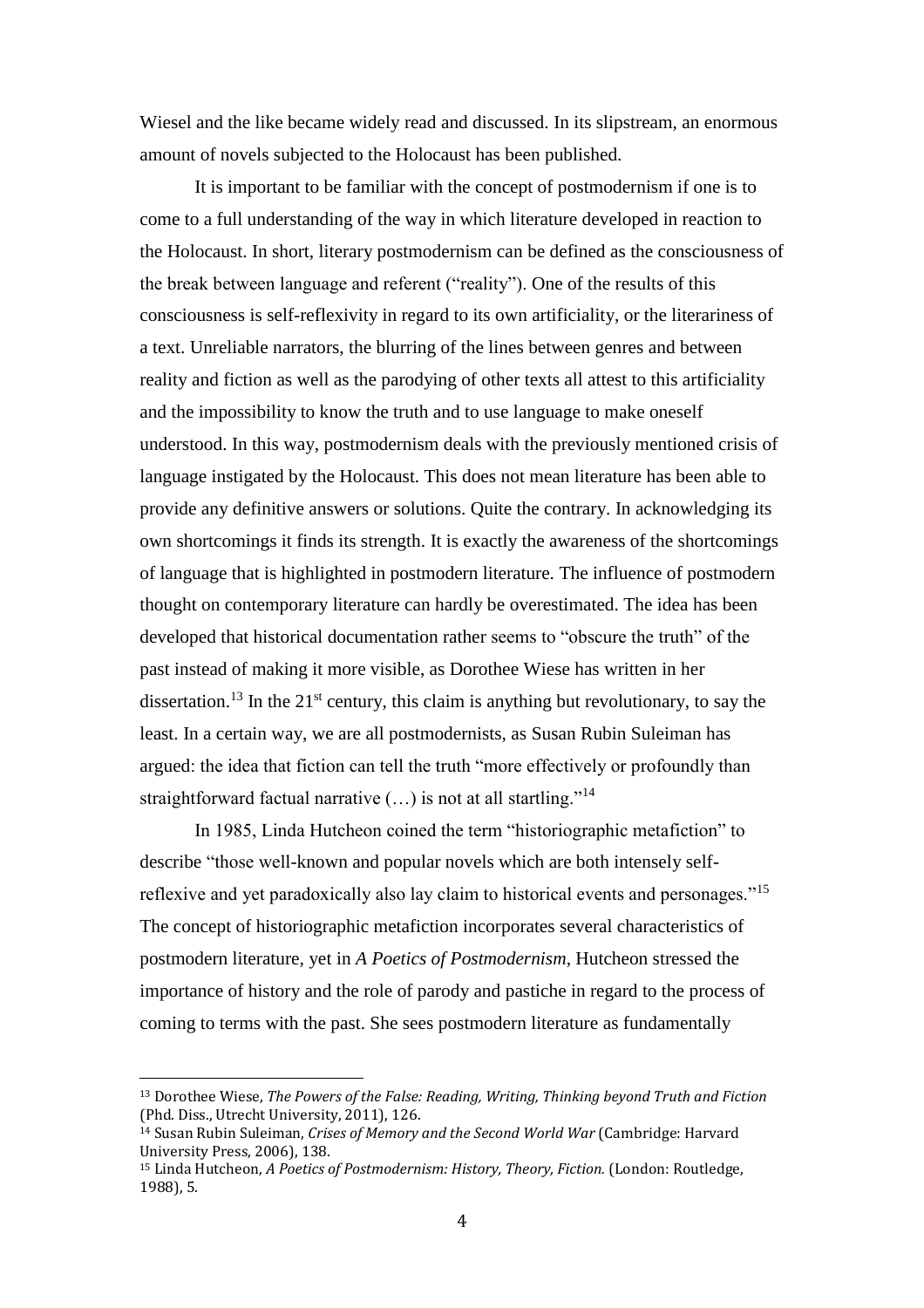contradictory because it parodies the old conventions and values, while at the same time it enshrines them. It is "resolutely historical, and inescapably political"<sup>16</sup> because it challenges the cultural conventions of both the past and the present.<sup>17</sup> Postmodern literature is not unique in this self-reflexivity, as Hutcheon does not fail to notice. However, what makes this literary movement stand out from its predecessors is the irony with which it recognises its own contradictions.<sup>18</sup> An example of this, is that postmodern literature is greatly indebted to modernism, yet attempts to overthrow it at the same time: parody and homage go hand in hand. The role of irony and parody is essential in this process, for both enable a critical distancing of the past *and* the present as a tenet of their demystification. <sup>19</sup> Similarly, what happens in postmodern novels according to Amy J. Elias is "the installation of irony and a search for an escape from irony into a genuine yet mature universe of belief."<sup>20</sup> Elias sees, in accordance with Hutcheon, a similar connection between the historical novel and postmodern fiction. However, the distinction made by Elias between postmodern literature and earlier literature movements is less rigid and more evolutionary: Elias does not identify a clear break with the past, but sees the current stage as the result of a development as clearly stemming from modernism.<sup>21</sup>

Comparable to the influence of postmodern thought in the literary debate is the crisis in the field of history that was caused directly by the Shoah. The size as well as the implications of the event have been compared by Jean-François Lyotard to an earthquake which has destroyed "not only lives, buildings, and objects but also the instruments used to measure earthquakes." <sup>22</sup> The old methods of history and the old ways to look at the past bore upon the old situation before the War. The ethics of after are different, for the Holocaust has caused the "disruption of linear history and the destruction of the old notion of history as outside of language, time, and human agency."<sup>23</sup> Under the influence of Hayden White, the concept of "narrativity" has become incredibly important to the field of history since the mid-1970s. The

 $\overline{a}$ 

<sup>22</sup> Carlo Ginzbug, "Just One Witness," in *Probing the Limits of Representation: Nazism and the Final Solution*, ed. Saul Friedlander (Cambridge: Harvard University Press, 1992), 96.

<sup>23</sup> Eaglestone, 9.

<sup>16</sup> Ibid, 4.

<sup>17</sup> Ibid, 23.

 $18$  Ibid, x.

<sup>19</sup> Ibid, 41.

<sup>20</sup> Amy J. Elias, *Sublime Desire: History and Post-1960s Fiction* (Baltimore and London: The John Hopkins University Press, 2001), 46.

<sup>21</sup> Ibid, 89.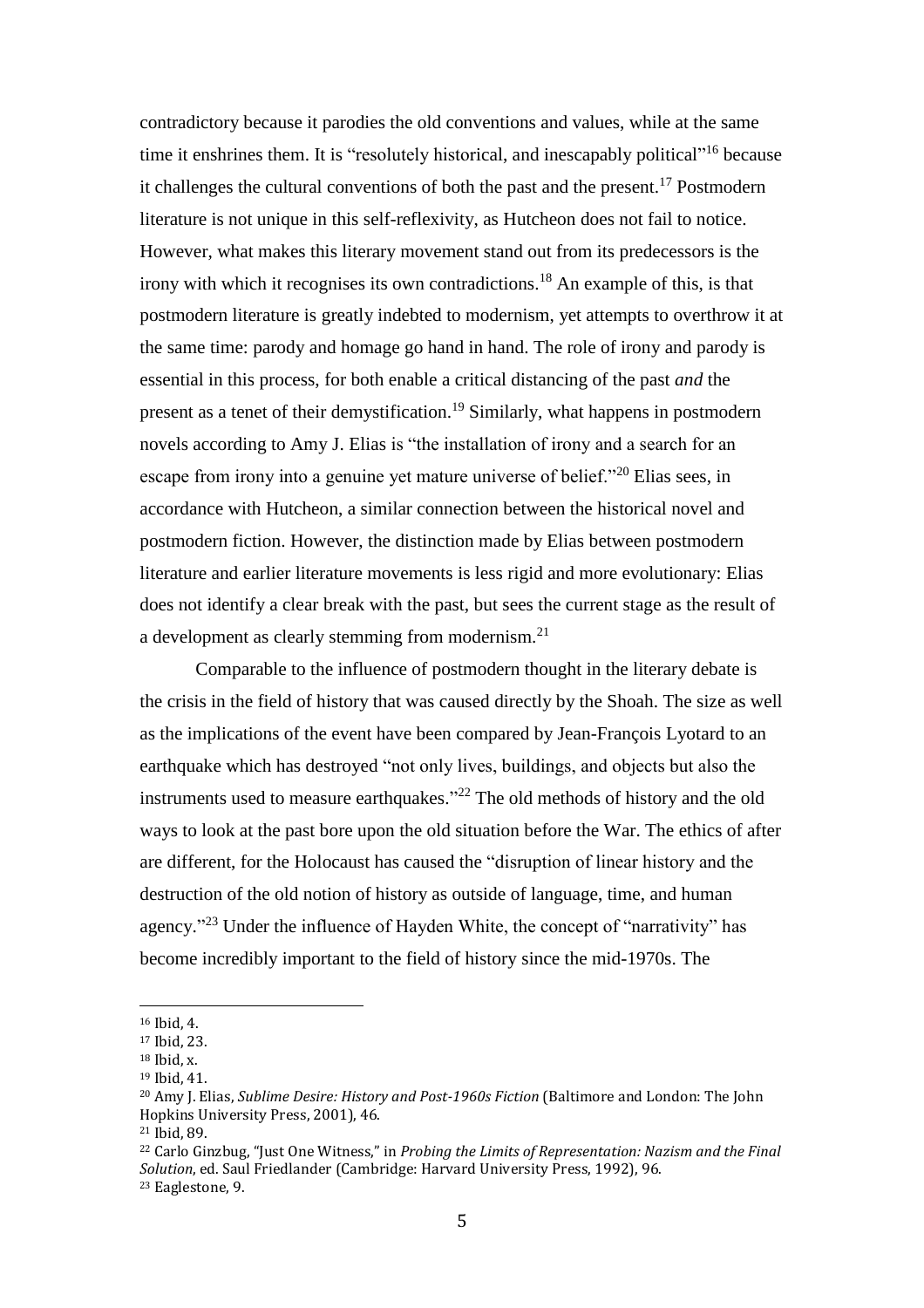fundamental idea is that "historical sequences can be emplotted in a number of different ways."<sup>24</sup> History, then, is "a narrative discourse, the content of which is as imagined/invented as found."<sup>25</sup> Traditional historiography would try to force the Holocaust into a story. Opposing, White argues that this is impossible because its scope and complexity defy any effort to put it into a story. This does not automatically install a dangerous form of relativism, nor does it make the discipline vulnerable to propaganda. Postmodern historians do not deny the existence of the past and its facts; they rather emphasise the impossibility of making sense of its events without any interpretation.<sup>26</sup> According to White, the awareness of the problematic and biased aspects of any form of history helps the historian to avoid these pitfalls.<sup>27</sup>

Needless to say, a lot has changed since the ascent of postmodernism. In the last decades, the Holocaust has not so much taken a more prominent role in Western culture, as that is has become part of a wider variety of novels and films. Instead of suppressing the past, it has become widely discussed and the subject of many bestselling novels, such as Bernard Schlink's *The Reader* (1997), Jonathan Littell's *The Kindly Ones* (2006) and W.G. Sebald's *Austerlitz* (2001). While the Holocaust's role and function in these novel are open to discussion, an adverse side effect of the increased attention is that it has led to a certain wariness concerning the Holocaust, no matter how horrific in character. In combination with the increased habituation to violence rendered by the modern mass media rife with (live) war content, this has fuelled the prior existing ineptitude to come to a better, if always incomplete, understanding of the event. Consequently, a few cliché images have become symbols of the Holocaust. The gateway of Auschwitz, the masses of dead bodies and the starved inmates behind the barbed wire are images everyone is more or less familiar with. As recently put forward, this current framework disregards the true character of the Holocaust, which was far less industrial and well organised in character than the stereotype of German *Effizienz* commonly taken for granted acknowledges. Well over ninety-percent of all the victims had already been killed by the time the gas chambers

<sup>24</sup> Hayden White, "The Historical Text as Literary Artefact," in *The Norton Anthology of Theory & Criticism, 2nd ed*., ed. Vincent B. Leitch et al. (New York: W.W. Norton & Company, 2010), 1539. <sup>25</sup> Keith Jenkins, *On 'What is History?' From Carr and Elton to Rorty and White* (New York: Routledge, 1995), 134.

<sup>26</sup> Hutcheon, 20; Eaglestone, 139.

<sup>27</sup> White, 1552.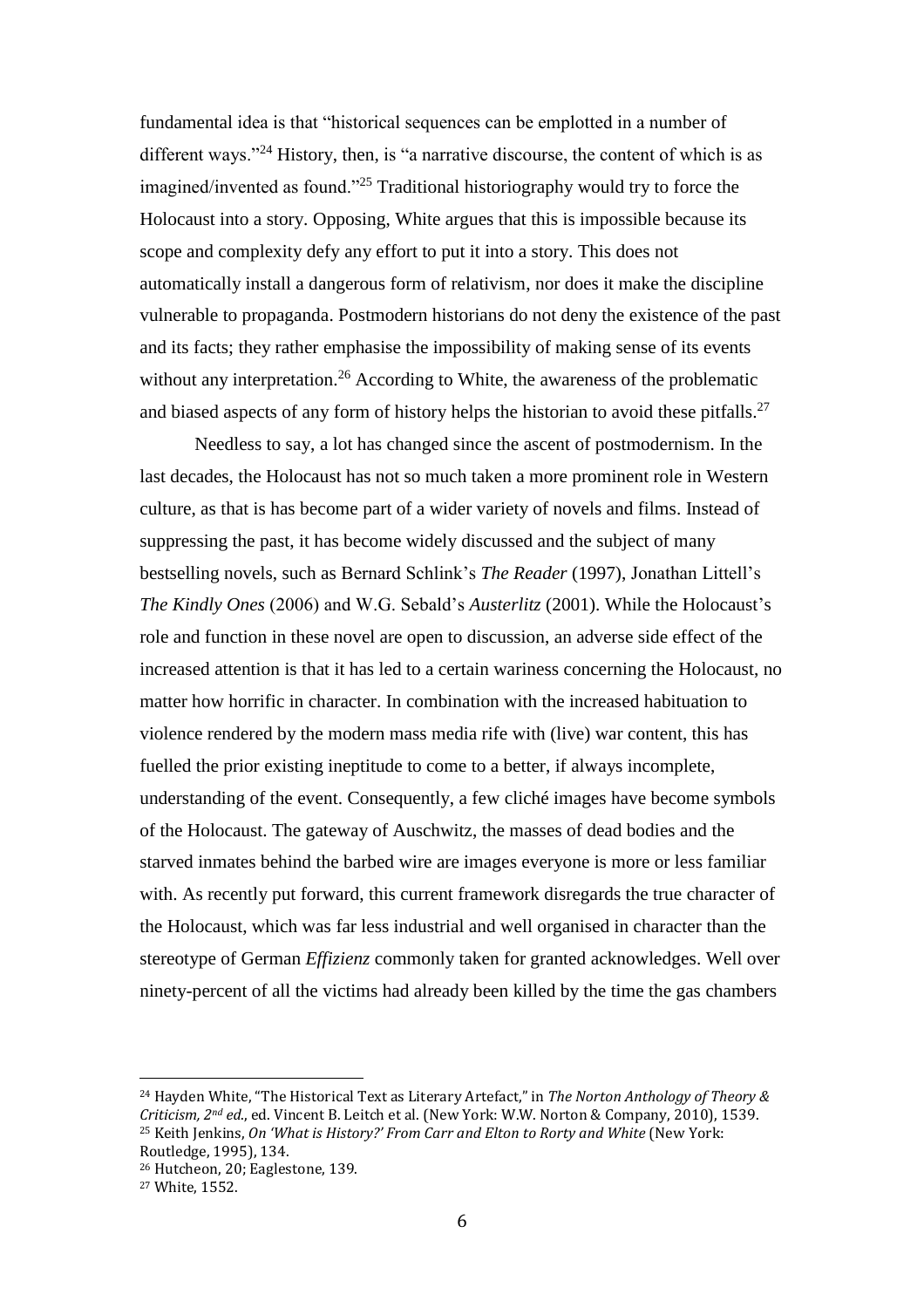at Birkenau began their deadly work. Auschwitz is 'only' "the coda to the death fugue," as Snyder has argued.<sup>28</sup>

Recent debates in relation to history and literature are still predominantly concerned with the question of representation,  $29$  which is still as relevant as it is unresolvable. However, in the current academic field the tendency to analyse the performativity of a text in favour of the way it represents the events is gaining vogue. The pivotal question is no longer "how does this text represent the past?" but rather "what does this text do in the here and now?"  $30$  In line with this approach, the performativity of *HHhH* and *The Devil's Workshop* will be central to their analysis and to their relevance within the current debate. Both novels grapple with the cliché image of the Holocaust arising out of its representation in literature and the media. This approach hinges on the changes taken place in the presently overgrown Holocaust *discours*. By using the familiar images of the Holocaust and by subverting the knowledge taken for granted, *HHhH* and *The Devil's Workshop* refuse to play to the familiar narrative often proffered by other novels directly or indirectly concerned with the Holocaust. Fully bearing in mind the gravity of the event itself as well as the vastness of the debate concerned with it, conclusions will be drawn on the basis of the way these novels relate to the current debate and the position of the Holocaust in contemporary society.

<sup>28</sup> Timothy Snyder, *Bloodlands: Europe Between Hitler and Stalin* (London; Vintage, 2011), 383. <sup>29</sup> Spargo, C.R. and Ehrenreich, R.M. (eds.), *After Representation? The Holocaust, Literature, and Culture* (New Brunswick: Rutgers University Press in association with the United States Holocaust Memorial Museum, 2009), Introduction.

<sup>30</sup> Rigney, Ann, "All This Happened, More or Less: What A Novelist Made of the Bombing of Dresden," *History and Theory* 47 (2008): 20.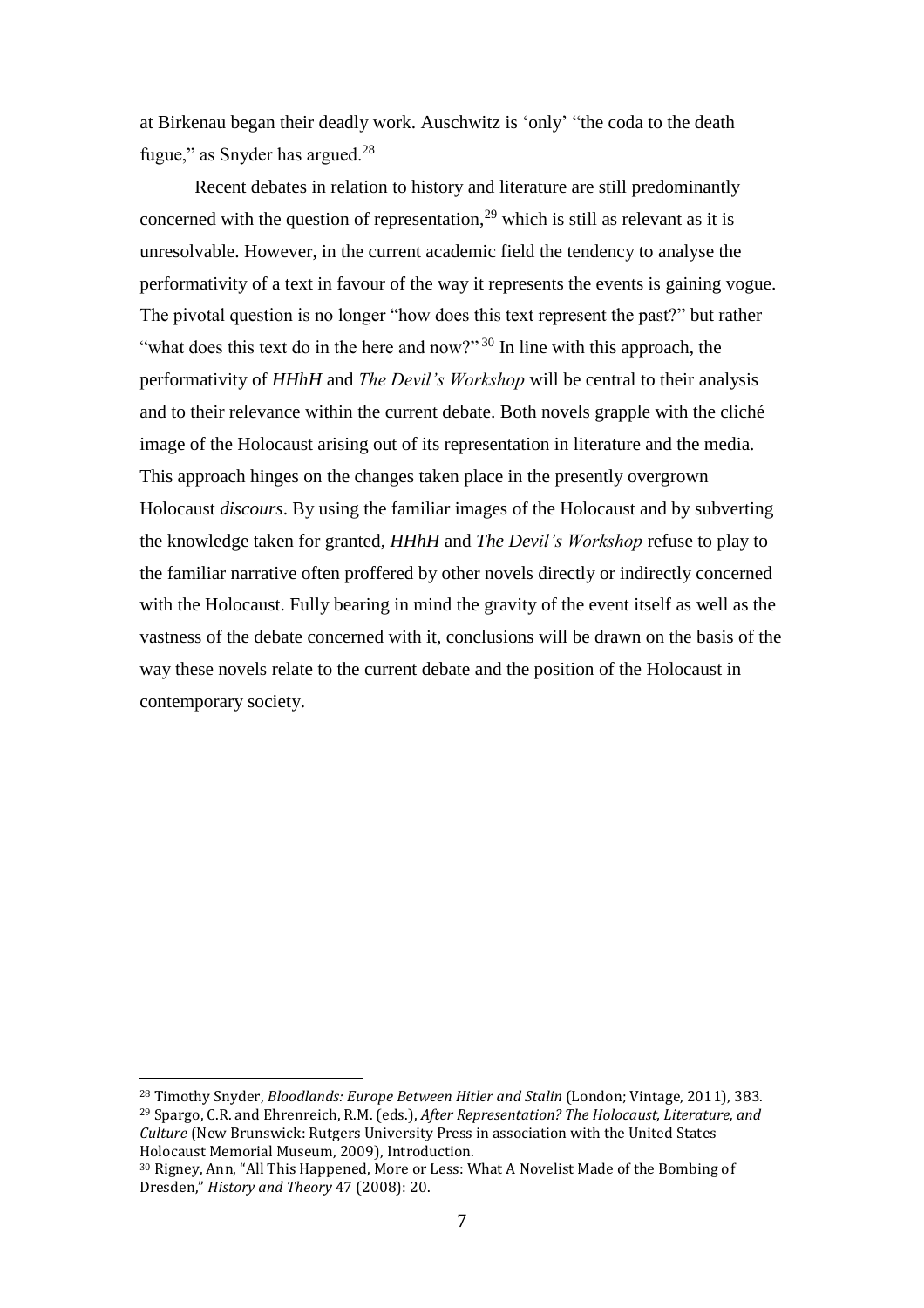### **Truth, Fiction and History in** *HHhH*

The publication of Lauren Binet's *HHhH*, an acronym for "Himmler's Hirn heisst Heydrich," (2009) has drawn a lot of attention in the popular mass media, but remarkably the novel has been less well-covered in academic literature, especially outside of France. It has not been read as belonging to the genre of "Holocaust fiction." Its focus lays primarily elsewhere and its objectives are not directly connected to it. Yet the event does play an inescapably large role in comprehending the novel and the function tacitly ascribed to it. The novel is in many ways emblematic of a lot of contemporary fiction that attempts to bridge the gap existing between postmodern art which undercuts any fixed meaning and authority and the need for an authoritative voice. Weary of postmodernism's irony, its disbelief in sincerity and blasé attitude, the narrator in *HHhH* tries to honour the forgotten and remembered members of the resistance by attempting to write the "real" story of the assassination of Nazi top shot Heydrich. The novel is made up of 257 short chapters varying in style, switching between three different types of storyline. The first type narrates the assassination of Reinhard Heydrich, the highest official in Czechoslovakia, by two young men who, after fleeing from the occupied country, joined the resistance in London and were parachuted into Prague. The second type comments critically on the style of the first one. The narrator gives the reader an insight into the difficulties he faces in finding the right words and style for the first type of chapters when he immerses himself in the story of the assassination. If the narrator uses a rhetorical trick or invents a dialogue or only a minor detail, this is immediately criticised in the following chapter. The third type of chapters tells the historical background of the rise of the Third Reich and the development of the "Final Solution<sup>"</sup>

The first chapter starts with a description of a young man called Gabčík, who, the narrator insists, is not a fictitious character but really did exist. After describing Gabčík, the rhetorical question is asked whether inventing a character is not the most "vulgar" thing a novelist can do.<sup>31</sup> But the common way of writing an historical novel will not do. The text will contain a minimal amount of fiction, yet the hope is that "however bright and blinding the veneer of fiction that covers this fabulous story, you

<sup>31</sup> Laurent Binet, *HHhH*, tr. Sam Taylor (New York: Farrar, Straus and Giroux, 2012), 3.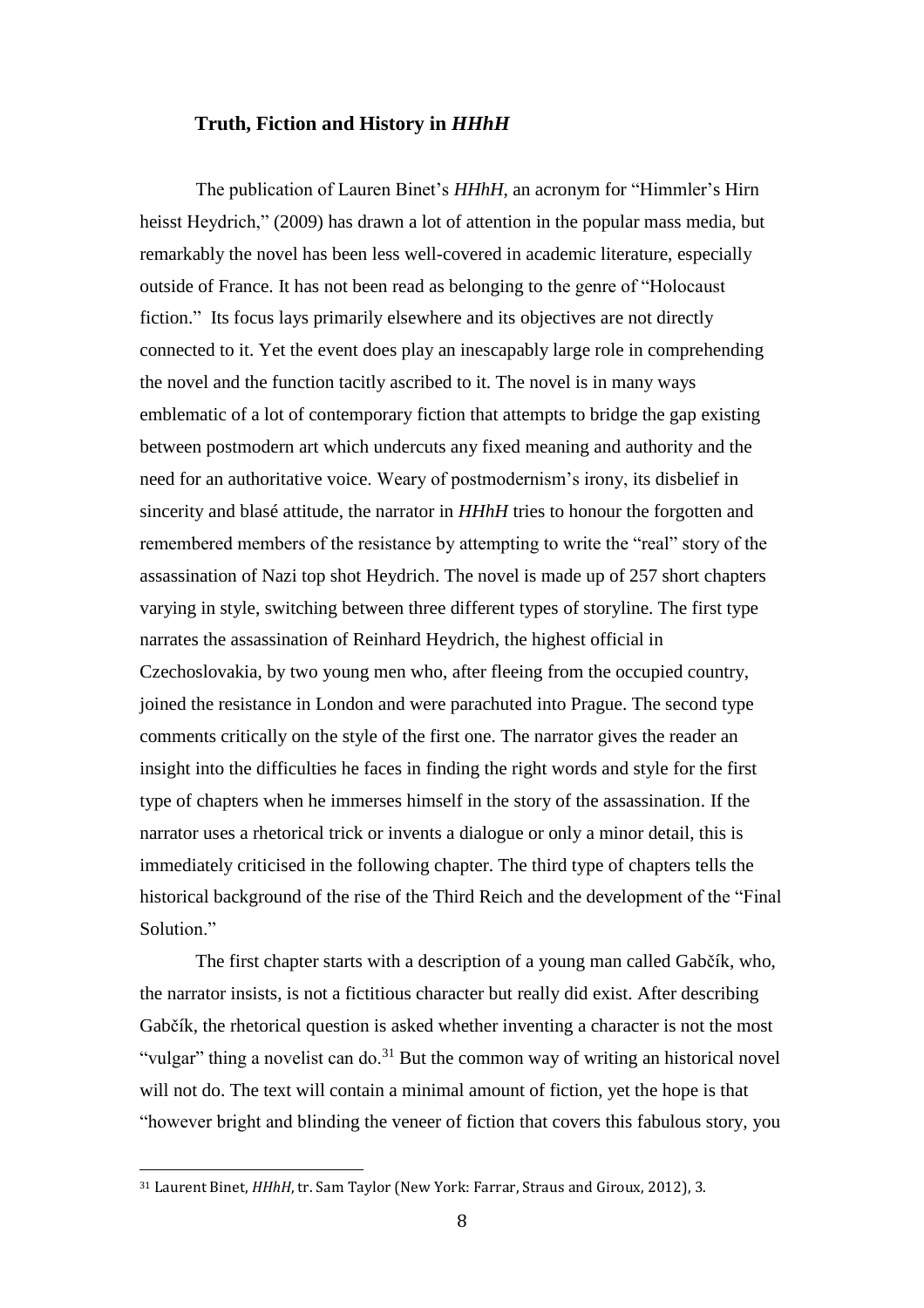will still be able to see the historical reality that lies behind."<sup>32</sup> Verifiable facts are what the narrator desires. Throughout the novel, the reader is reminded time after time of the artificiality of the first storyline just written down by the narrator of the second one. Hence the novel gives an account of the actual murder and a macro view of the war.

The division of the novel between these storylines creates a paradox. Formally, the approach is typically postmodern. Metafiction and the concern with history have been mentioned by Linda Hutcheon as the two characteristics essential to postmodern literature. However, what Binet is after is not "typically" postmodern at all, as he implicitly tries to circumvent the postmodern convention that every form of history is a narrative  $33$  by aiming at telling the "real" story. The only possible objective to this seems to be of practical nature. The inability to be sure about the colour Heydrich's car had troubles the narrator greatly. The second storyline, concerned with the flaws of the first, is merely focused on the troubles the narrator has with uncovering the facts of the assassination and the events leading up to it. Thus 'historical' means discovering all the facts relating to a certain event and being able to write them down objectively. The narrator seems to see the facts as the true nature of the event. The uncovering of these is the sole objective of history. Because the most important aim of the novel is to tell the *real* story, even a car that is described as being black instead of green is a problem. This approach comes forth from a view of history that goes straight against the grain of both the postmodern view of history and literature. Strikingly, this view is diametrically opposed to the postmodern belief that a work of fiction does not necessarily need to be factually accurate if it is to offer a better understanding of history. To put it more bluntly: postmodern fiction deconstructs the belief in facts "by showing that historical documentation obscures the truth."<sup>34</sup> Binet seems to claim the opposite, as his approach stems from the idea that facts make up the true history and fiction is to literature what God is to the gaps of knowledge science has not been able to fill yet. This positivist opinion is founded on the idea of "truth as correspondence," that is, on the idea that truth is basically verifiable through observation.<sup>35</sup> This notion of truth and history is essentially a

<sup>32</sup> Ibid, 4

<sup>33</sup> Hayden White, "The Historical Text as Literary Artefact," 1536-1553.

<sup>34</sup> Dorothee Wiese, 126.

<sup>&</sup>lt;sup>35</sup> Eaglestone, 142.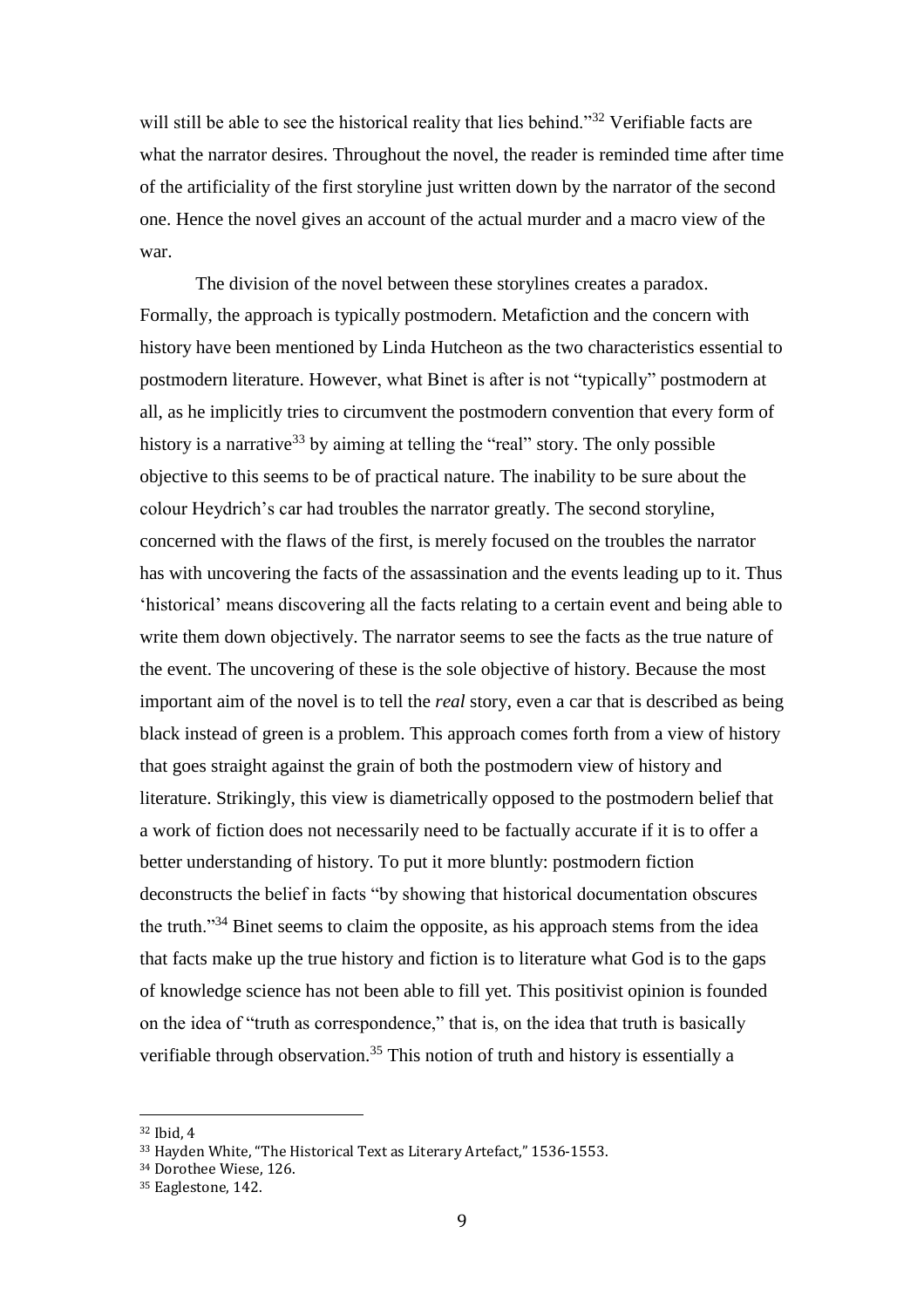conservative one, for it goes back to the old notion of history that has become outmoded under the influence of Hayden White. White embraces the view that history is more than facts, and that facts itself are inherently subject to interpretation. Paradoxically the text thus appears to be a postmodern novel that purports a conservative message through a postmodern text.

The paradox is that the story at large emphasises the fictional character of any historical novel, even though the second storyline is as constructed as any story (for example the first storyline). By stressing the importance of truthfulness and sincerity in writing an account of historical events, the narrator confronts the reader with a flagrant inconsistency. In its ambition to amalgamate literature with history, the novel struggles with the limits of the representation of historical events. The metafictional layer serves its typical purpose, the foregrounding of its own artificiality. Yet the combination of form and content contradicts this goal. By aspiring to give the reader the "real" story, the impossibility of such a mission becomes clear. What really happened, how it really was, will never be told as more than a story. The choice of writing a novel and not a purely historical book is that the extra layers serve to delay the climax of the actual murder of Heydrich. This is primarily a way to captivate the reader, yet it also reveals a lot about the role of history in the novel and in contemporary fiction. Precisely the contradiction between the novel's goal and its postmodern form provokes the question of how tenable a text with a similar obvious metafictional character can be. Thus, it becomes clear that the novel has a strong urge for sincerity and truth. Yet, at the same time, by failing to mention the artificiality of the second storyline, the impossibility of ever realising this urge is revealed.

In addition to this, the reason for relying on verifiable facts as much as possible is important. But more information does not necessarily lead to more knowledge, nor to a better understanding of a certain event, as Hayden White has argued. Rather, the infinite amount of information, images and opinions about certain "Holocaustal events" only makes it less understandable. The facts are just too "unbelievable" and the reality "unspeakable."<sup>36</sup> In *HHhH*, as much information about one of the best documented events as possible is gathered and deliberately made into the focus of his debut novel. Ultimately, however, what the novel tries to accomplish is more than giving the reader as many facts about the assassination as possible. The

<sup>36</sup> Hayden White, "Figural Realism in Witness Literature," *Parralax 10* (2004): 114.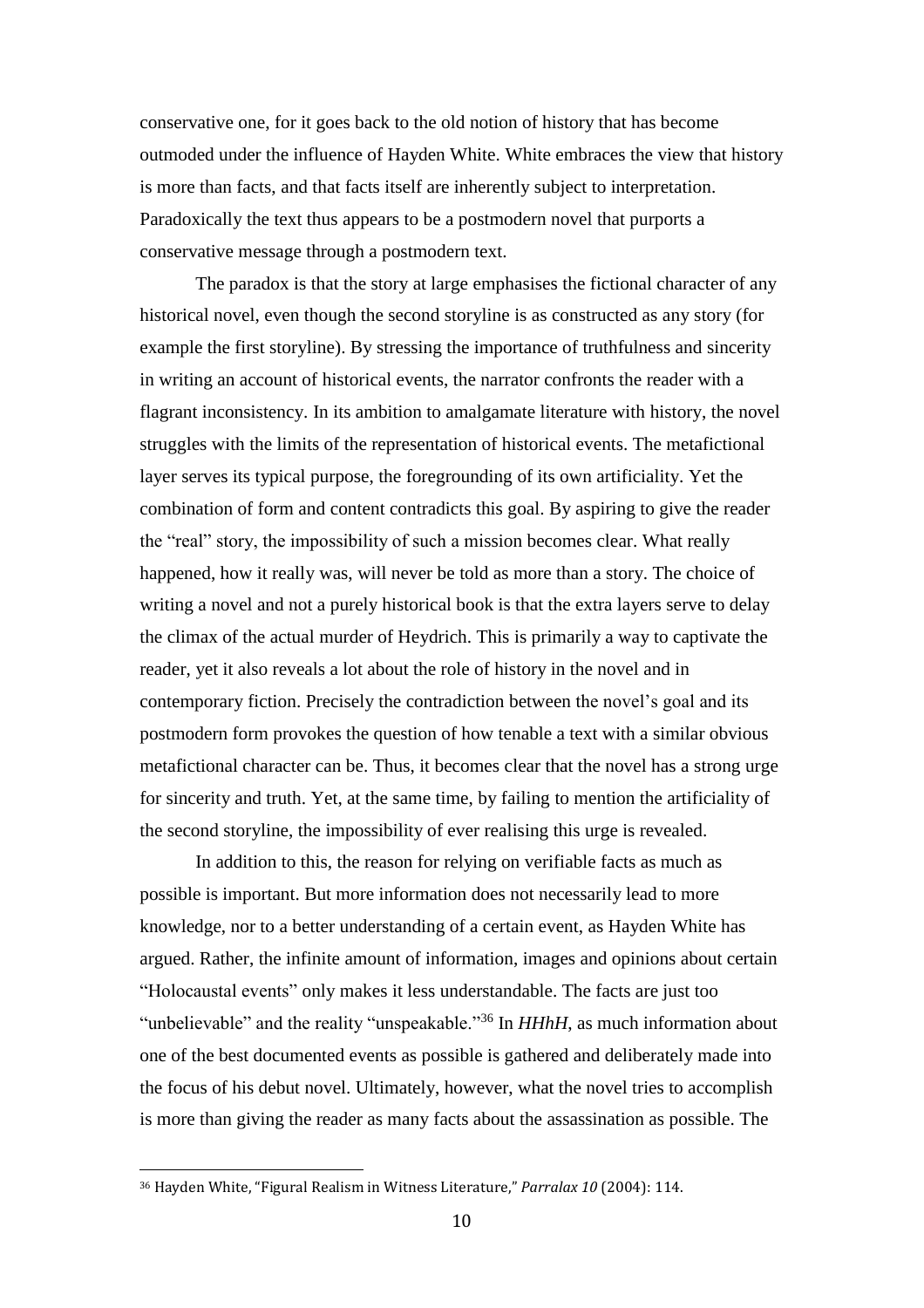crucial role of the novel is not for the description of the killing of a Nazi commander, nor for the metafictional second layer. One should turn to the third layer to see the deeper meaning of the novel. Heydrich was one of the key figures in the designing of the 'Final Solution.' Throughout the novel, stress is explicitly laid on the importance of killing him in the halting of Hitler's plans. By interweaving the micro-level of the personal activities of both the historical persons and the twenty-first century narrator with the macro-level descriptions of the Holocaust, the importance of Heydrich's death is made clear. Precisely because these passages are written in simple, seemingly objective language, the normalization of the facts of the Holocaust is shown. The historical chapters describing these developments consist of dramatic statements such as the following:

*A freight train screeches to a halt. At the end of the tracks is a gate surmounted by a tower, with a brownstone wing on either side. Above, you hear the cawing of crows. The gate opens. You are now entering Auschwitz.* 37

This short chapter does exactly what many witnesses such as Primo Levi and George Semprun objected to: identify with the victims of the Holocaust.<sup>38</sup> One of the most urgent questions that comes to mind to probably anyone visiting one of the concentration camps is what it would have been like to be one of the internees. This question, as natural as it is, cannot be answered. Similarly, identification should not take place because it cannot happen in any meaningful way, as Robert Eaglestone argued: "Through the process of identification, this incomprehensible event seems to become comprehensible and so –to import a word from a parallel debate in historiography –normalized, part of experience.<sup>39</sup> The arrival at Auschwitz is described in *HHhH* in simple language, as if part of a film script. The reader's position is obvious: what one sees is the well-known picture of the Birkenau gateway, one of the most infamous and daunting symbols of the Holocaust.<sup>40</sup> The deliberate appeal made to this iconic image thus triggers identification of the reader with the

<sup>37</sup> Binet, 198.

<sup>38</sup> Eaglestone, 28.

<sup>39</sup> Ibid, 22.

<sup>40</sup> Judith Keilbach, 'Photographs, Symbolic Images, and the Holocaust,' *History and Theory* 47 (2008): 73.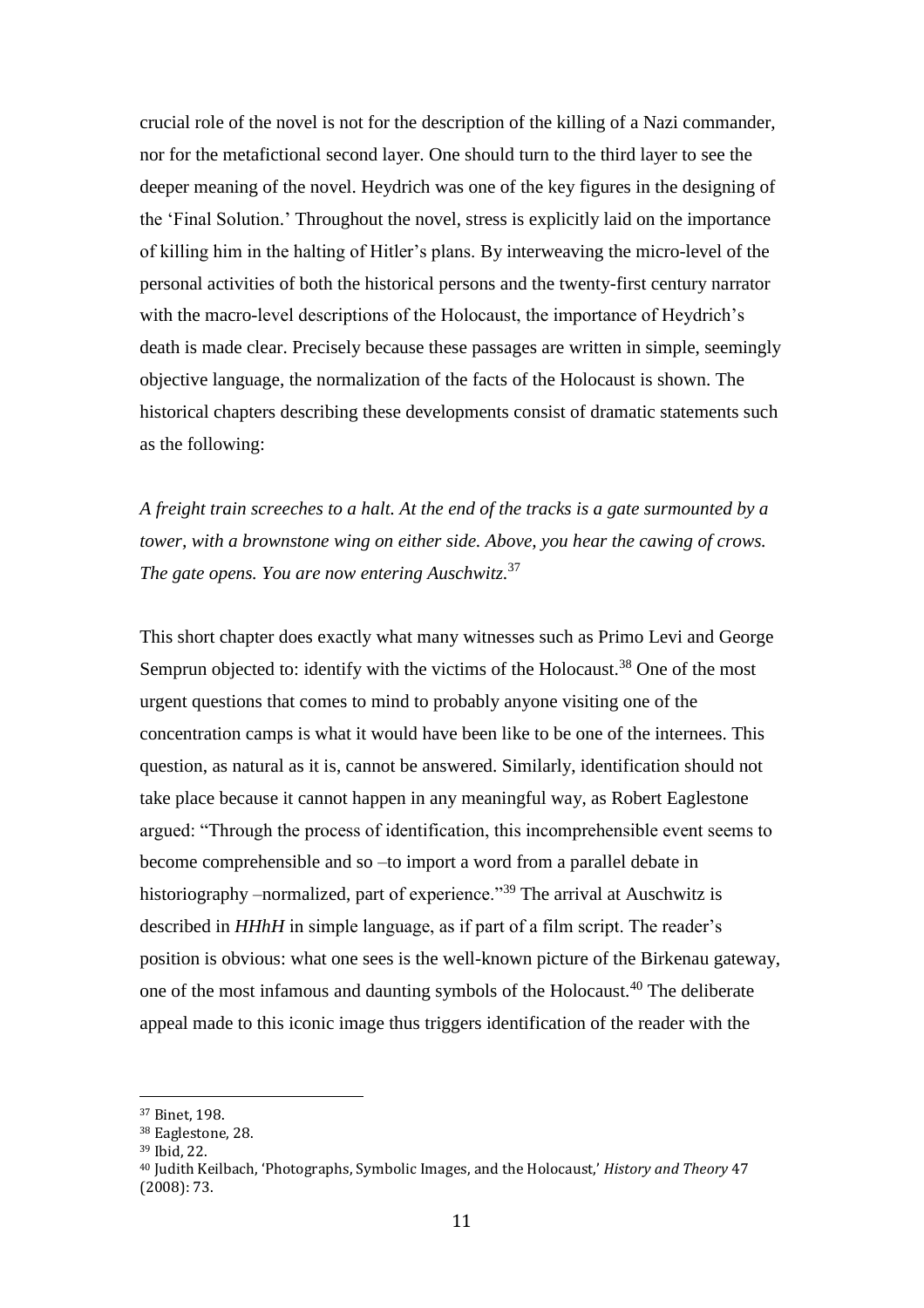victim along cliché lines. Even more problematic, the "witnessing through the imagination,"<sup>41</sup> is established in a dramatic, but completely non-committal way.

The emphasis laid on Heydrich's organizational talent, the abominating depersonalization of the Holocaust he personally organised, and the importance of the task of historiography are all compliant to the plot about the assassination. By taking the notorious image of the gate, this one chapter becomes a *mise en abyme* for the entire novel. History, no matter how complicated and incomprehensible, is forced to march to the beat of the plot which goal, ironically, is to do justice to history.

However, the final chapters of the novel seem to undermine this reading at least partially. Upon finalizing the story, the narrator is sent new information about the consequences of the assassination. In Ravensbrück, by way of an experiment, the same injuries that caused the death of Heydrich were inflicted on 74 women. The narrator's conclusion is that he will never be able to finish the story. There is just too much to it to ever understand. The attempt at giving an exhaustive account is bound to founder. In the next and last chapter, he imagines himself standing on a boat sailing on the Baltic Sea, witnessing the first encounter between Gabčik and Kubiš, the two unknown men who will be heroes in their country during the same occupation they are fleeing from. Yes, Binet seems to say, this novel is written to honour these men, who have *really* existed. Nonetheless, the final word is not for the facts, but for fiction. The lives of Gabčik and Kubiš need imagination if they are to live for the reader.

Why did *HHhH* become a novel and not a history book? Clearly this specific use of several storylines adds a lot to the many books that have already been written on the subject. The novel's aim is strictly tied to empiricist methodologies, and the motives of the characters are as clear and unambiguous as in any thriller. The Nazis are inborn villains who try to realise their sickening worldview by applying their inborn efficiency in optima forma. The resistance fighters are the courageous, charming young men fighting for the fate of humanity. Simplifying history and linking this together with the plain action story of the assassination of Heydrich means trying to recreate exactly that which is destroyed by postmodernism: the possibility of making sense of history from a supra-historical position.<sup>42</sup> The longing

<sup>41</sup> Kremer, L.S., *Witness Through the Imagination: Jewish American Holocaust Literature* (Detroit: Wayne State University Press, 1988).

<sup>42</sup> Elias, 160.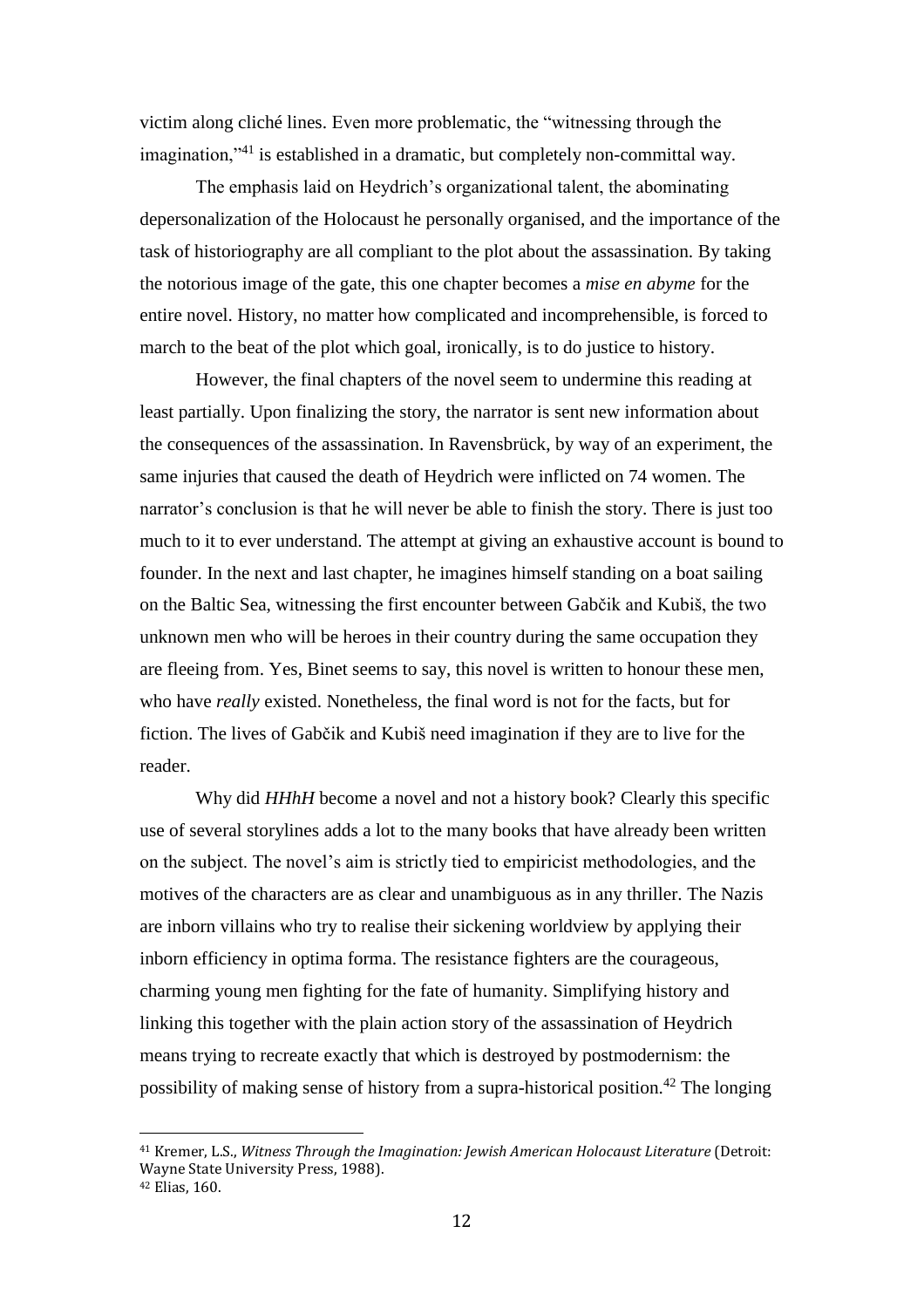required when subscribing to a similar "easy" explanation of coupling history and action together does not necessarily result in the lumping together two essentially incongruous interpretations of the same event. Indeed, doing so could be dismissed as an easy way of giving a greater sense of urgency to the plot of the assassination, yet it should be seen as the backwash of the uncertainty prevailing in postmodern literature in regard to the ability to make sense out of history.

By using as much facts as possible and by carefully adding his own imagination to the narrative, Binet tries to establish a connection between fiction and the "real" world. By repeating again and again the difficulty of finding out how things really went and by painstakingly recording the ethical dilemmas he has to face throughout the process of writing the book, the relevance for the here and now is made evident. Ultimately, the goal is impossible to reach. Even with all the facts at hand, imagination is still a prerequisite. What distinguishes *HHhH* from other postmodern texts is the clear imperative it feels to know *the* (i.e. the only existing version of the) past. *HHhH* brings home the message that the desire to know history has not disappeared. But the self-consciousness in regard to the ineptitude of fiction and history cannot be unlearned, so it is impossible to materialise this desire. Because of this contradiction, the same yearning for truth is evoked by reading the novel, too. Hence the effect of metafiction as well as its problematic aspects are addressed in equal measure.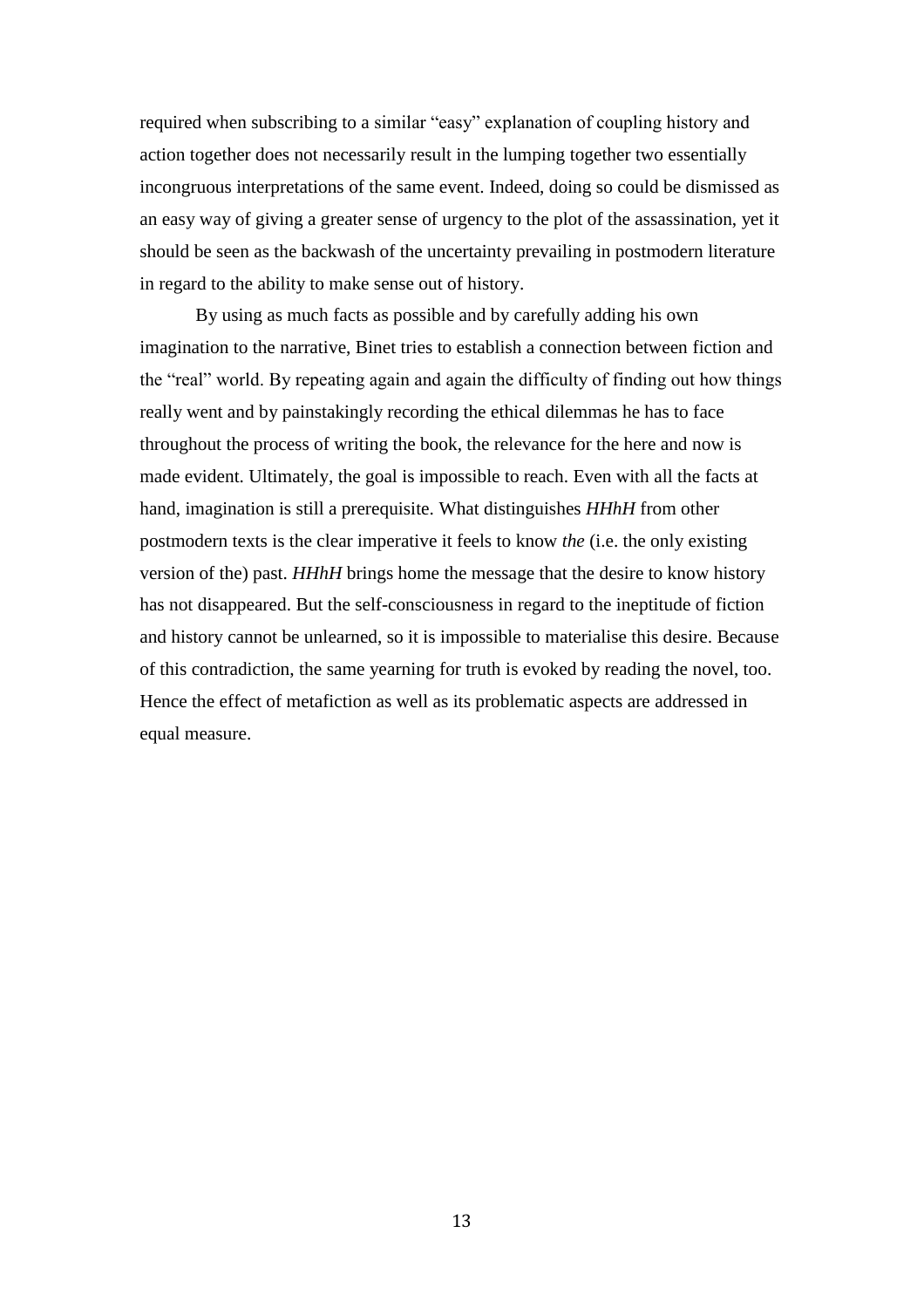## **Grotesque Detachment in** *The Devil's Workshop*

If metafiction and the desire for sincerity and truth make up the most striking characteristics of *HHhH*, it is the ironic and calm voice of the narrator that is most obvious in Jáchym Topol's *The Devil's Workshop* (2009). The novel probes the accepted boundaries with regard to the past and the present and shows the problematic elements of the Holocaust's legacy as the story shifts from light and humorous to ever more sinister shades of black. Topol plays with the tension between fact and fiction, the past and the present, and collective history and one's personal past.

The nameless narrator, not too bright, with hardly any visible empathy and personal initiative, is born and raised in Terezín, a former garrison city and, during the Second World War, transition camp on the way from the west to the east. His blasé narration, devoid of any emotions, distances the reader from the horrors he encounters. He tells the story in an incongruous way, unsettling the narrative with incomplete sentences while jumping from one situation to the other. His father, a major in the Czech army, died when he suffered a heart attack and fell off the wall of Terezín during a quarrel he had with him. The narrator is consequently imprisoned for several years. His mother, a Jewish inhabitant of Terezín, became pregnant during the War and hanged herself. Thus a Jew himself, the narrator does not care much for history unless he is able to use it to fulfil his most basic needs: staying out of prison, having sex or a place to sleep. He does not even seem to be conscious of the effect of history on him, yet he also takes part in it himself. During his detainment, he was the helping hand of the hangman. He led the sentenced "traitors of the people"<sup>43</sup> to the electric chair and helped to clean up afterwards. This role reminds one of the kapo's in the death camps: Jewish squadrons who led the unknowing victims to the gas chambers and prepared them afterwards for the next group. After the narrator's return to Terezín, someone defends his actions: "He was a con, it was his job, what was he supposed to do? You'd have done the same."<sup>44</sup> The protagonist is an indirect victim of the war, but, as we are led to believe, he would have probably stood on the other side if he had been a young German at the time of Nazism. He has grown accustomed to the horrifying history of the town during his youth, which he spent in the old tunnels,

<sup>43</sup> Jáchym Topol, *The Devil's Workshop*, tr. Alex Zucker (London: Portobello Books, 2013), 12. <sup>44</sup> Ibid, 69.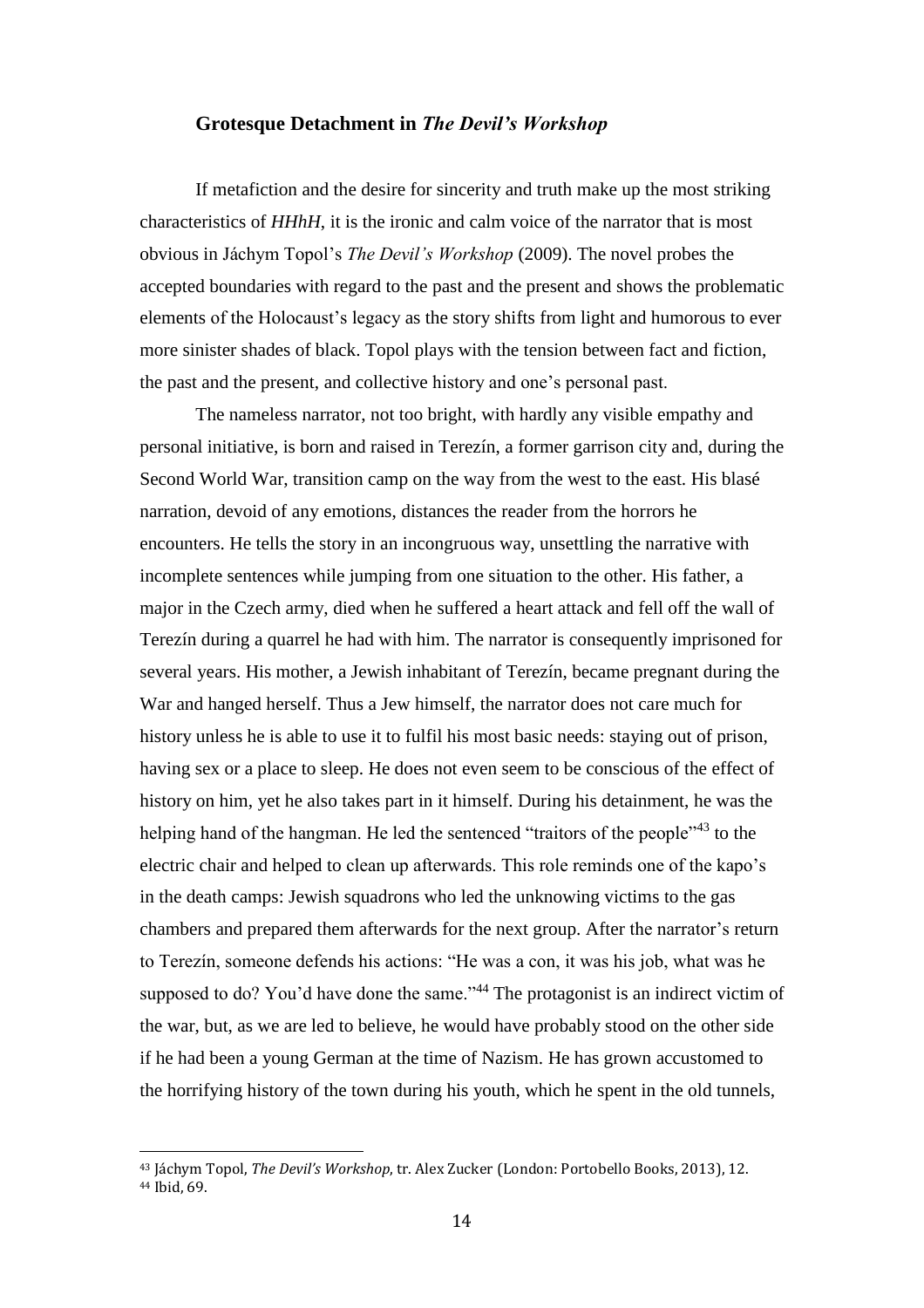hiding places and bunkers, searching for old objects such as gasmasks, clothes, fragments of letters, and even fingernails left behind, all so the inhabitants can start a museum and preserve the town in its entirety. Unfortunately, this idea quickly gets out of hand. The young backpackers staying in town get drunk and high on drugs –the grass growing just outside of the protection walls turns out to give a very uplifting mood –during the parties they throw at night. Then the bulldozers come anyway and destroy the town completely. The narrator manages to escape to Khatyn, a former village near Minsk, Belarus. It is at the heart of what Timothy Snyder dubbed the "Blood Lands": the area of Europe where between 1930 and 1950 a number of people have been murdered that dwarfs the figure of victims killed during these two decades in Western Europe.<sup>45</sup> The Belarusians think it is about time they get their fair share of the "Holocaust industry":

*That's the division of labour in the globalized world of today, dammit. Thailand: sex. Italy: paintings and seaside. Holland: clogs and cheese. Right? And Belarus? Horror trip, right?*<sup>46</sup>

This horror trip will consist of the usual exhibition of the barracks and execution grounds, but also of something unimaginably more horrific. In line with the "eastern tradition,"<sup>47</sup> the deceased survivors and perpetrators of the genocide are embalmed, turned into stuffed puppets and programmed to repeat the witness accounts of the war recorded just before their death. The theme park will never be opened, as it is set on fire and the initiator of the project violently dies.

Two interconnected moments in this plot should be foregrounded in relation to the message the novel tries to convey. Both are connected because they seem to mirror *The Instant of My Death* from Maurice Blanchot. The first moment is the mother's near death as a young girl. Days before the liberation she is sentenced to death. But instead of being executed, she is thrown in a mass grave because the Russians are closing in on Terezín. This moment distantly echoes Blanchot's description of how he, as a young man, escaped execution in the last days of the

<sup>45</sup> Timothy Snyder, *Bloodlands: Europe Between Hitler and Stalin* (London: Random House, 2011), viii.

<sup>46</sup> Topol, 115-116.

<sup>47</sup> Ibid, 129.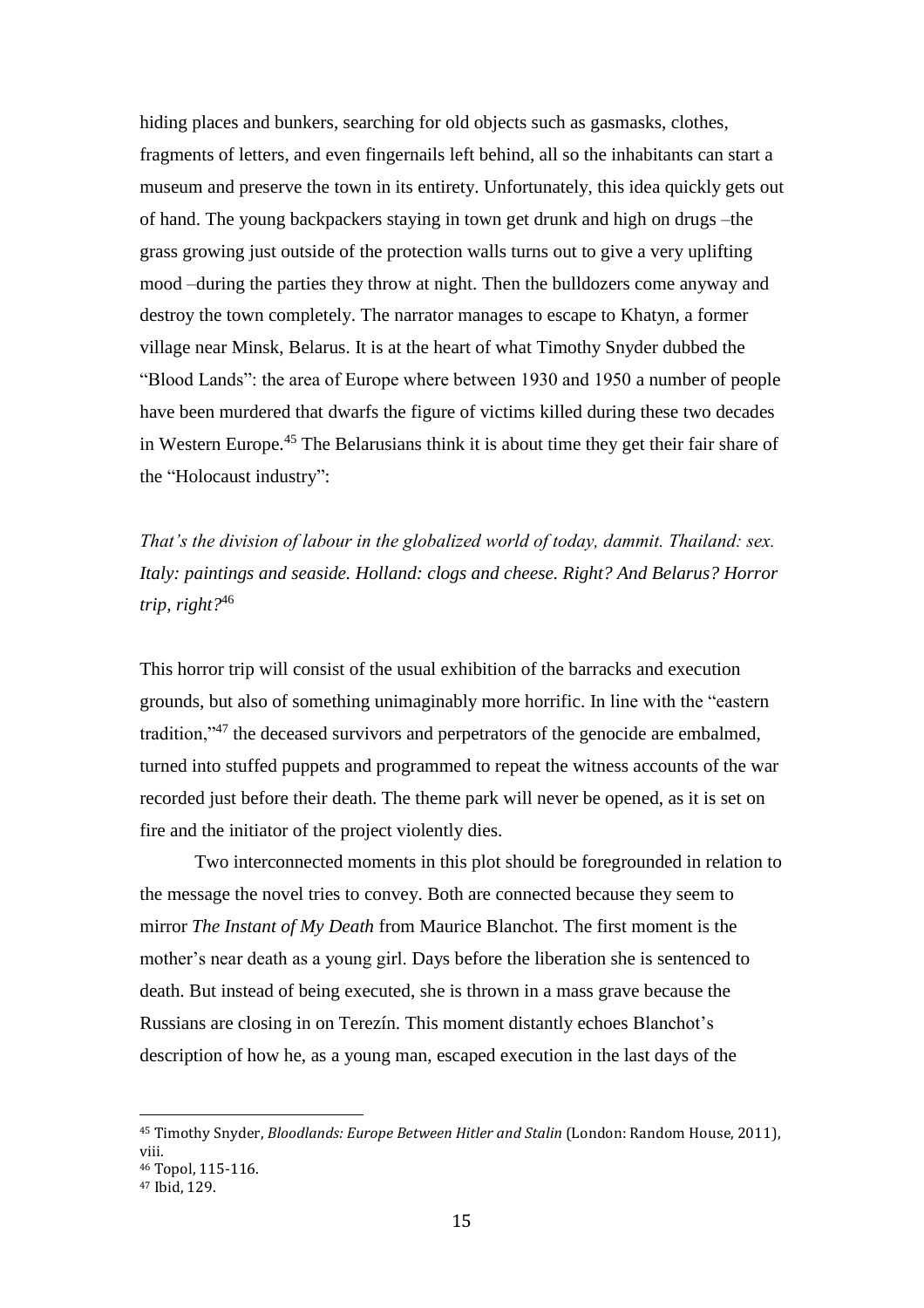German occupation of France when he was captured by soldiers serving in the army of the defected Russian general Vlassov. Like the young girl in *The Devil's Workshop*, he is saved because of the quickly advancing Allied forces. After his neardeath, he experiences the feeling of being "a step beyond" death. It is as if he really did die in front of the execution peloton, yet is (undeservedly) still living in borrowed time. Time is not measurable anymore, now he has died without dying. His reaction is one of bliss, the absence of fear overwhelms him. The young girl in Terezín reacts differently. After the war, she does not want to go out anymore, preferring to stay inside a dark room with just enough room to breathe. She does not want her son to grow, but to stay as small as a thimble.<sup>48</sup> The young man in *The Instant of My Death* has outlived life because of the trauma of the War; the boy in *The Devil's Workshop* is not allowed to start living at all. The trauma of the War has stopped life for the "first generation," but for the second generation, life will not even start because of what has happened.

The second mirroring point is the embalming and modifying of the witnesses into robots. In his accompanying analysis of Blanchot's text, "Demeure," Jacques Derrida speaks of the importance of the instant of a testimony, which makes its singularity possible. No single testimony, even if the same experience is recounted over and over, is the same. It is this exclusivity that makes up the uniqueness of the witness and the experience that when "he testifies the martyr does not tell a story, he offers himself."<sup>49</sup> This is literally what the witnesses have done in *The Devil's Workshop*. Some of the witnesses of the atrocities near Minsk have been euthanised and turned into stuffed puppets so that, even after their death, they can still attest to what they experienced. However, because of this sacrifice, their testimonies have lost the singularity that made them unique: the instant is lost and the testimony has become banal. These two pivotal passages in *The Devil's Workshop* show how the novel lingers on and struggles with the legacy of the postmodernism.

When the summons from the government to pay taxes and to restore order are ignored, the narrator wryly remarks that "accounting wasn't our organization's strong point,"<sup>50</sup> hereby entirely disregarding the ethical aspect of their organization. By using

<sup>48</sup> Ibid, 2.

<sup>49</sup> Jacques Derrida, "Demeure," in Maurice Blanchot and Jacques Derrida, *The Instant Of My Death/Demeure*, tr. Elizabeth Rottenberg (Stanford: Stanford University Press, 2000), 38. <sup>50</sup> Topol, 61.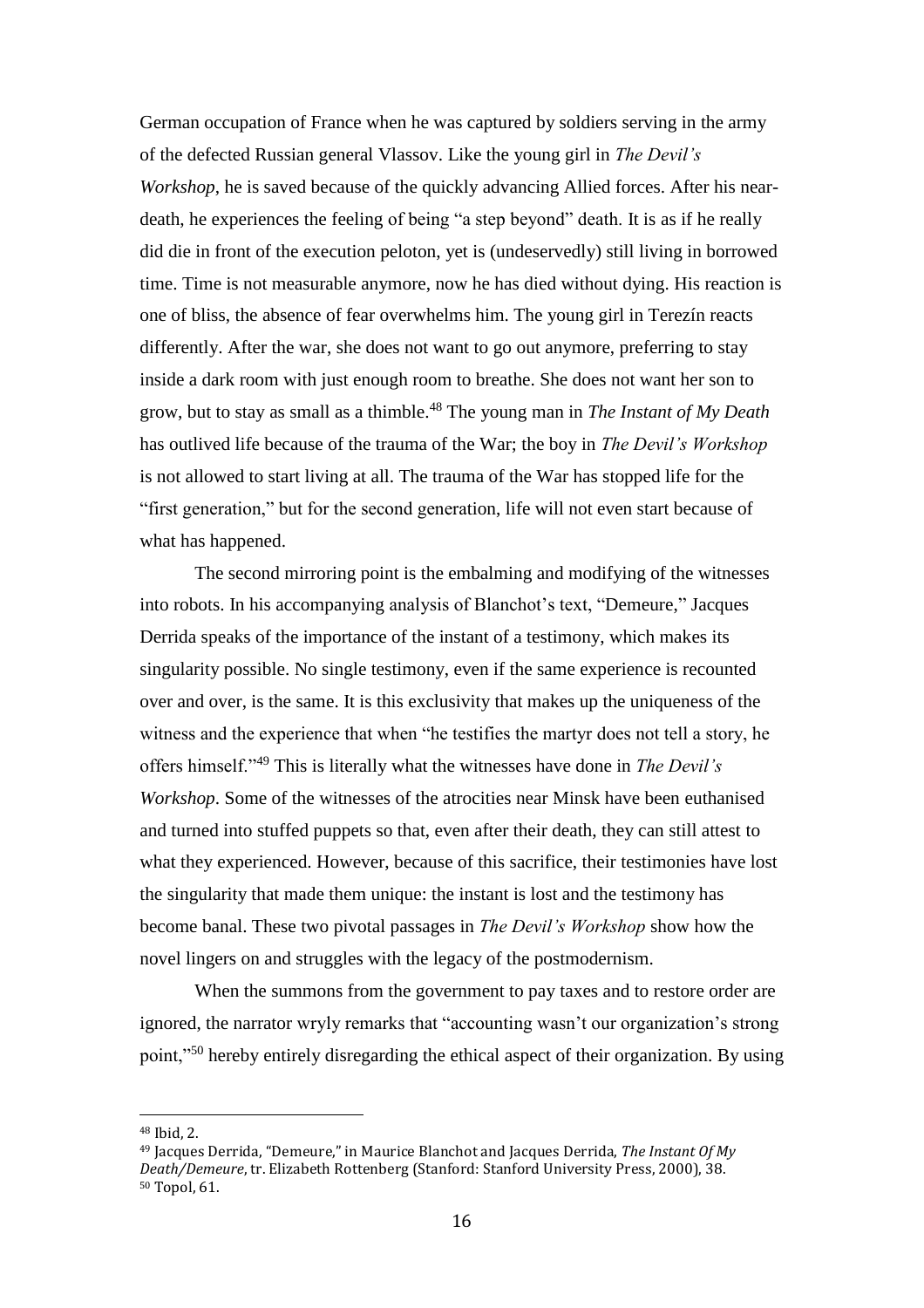irony throughout the story as the horrible past of Terezín looms over the lives of its inhabitants, the reader is challenged by the lack of empathy, historical consciousness and respect of the narrator. An example of this is the limitless exploitation of the town's past. On old town square, the "Amusement Tent" is placed, and, as mentioned earlier, the grass growing just outside of Terezín's walls proves to be very good for flavouring the ghetto pizza's and as a drugs for filling joints smoked by the backpackers. The ironical, detached view of the world around the narrator detaches the reader from this world, too. No matter how far his biography differs from that of the average European, the narrator could be compared to them in some aspects. Due to his exposure to the town's decay, and the horrors of history from his childhood on, he is numbed by the history surrounding him. One can sense a similar numbness felt by many in relation to the Second World War in general and the Holocaust in particular. He is thus no ordinary witness; he is witness to the destructive past and to what it leaves behind. The extent to which the protagonist has grown accustomed to the horrific past of his home town and his dysfunctional family is juxtaposed with the acquaintance of the visiting tourists with the event of the Holocaust. Their visit is not even an attempt at transgressing this numbness; it is merely amusement, like watching a horror film. As the story progresses, the narrator has increasingly horrible experiences. The execution chamber in Terezín is nothing compared to the mass graves near Minsk or to the embalmed victims talking to him in the old firing cabin and the nights he is trapped during a snow storm on a hill made up entirely out of dead bodies. The narrator's experiences turn increasingly dreadful as the unrelenting past becomes inescapable. Terezín was just a percussive yet highly profitable backdrop in comparison to what he experiences in Khatyn.

As the level of acceptance of the narrator is stretched to a maximum, so is the reader's. The character of the narrator thus asks the reader on different levels the question of how far a novel can go before the reader feels anything, and thus, to what extent the reader is habituated to the crimes. The narrator's naïve voice is only a lure, a trap: the indifferent attitude cannot be kept up when the witnesses speak. Art balancing on the tightrope of this question is vulnerable for the accusation of inuring the public, as Susan Sontag argued in the essay "Fascinating Fascism." <sup>51</sup> However,

<sup>51</sup> Susan Sontag, 'Fascinating Fascism,' in *Under the Sign of Saturn* (New York: Vintage Books, 1981), 101.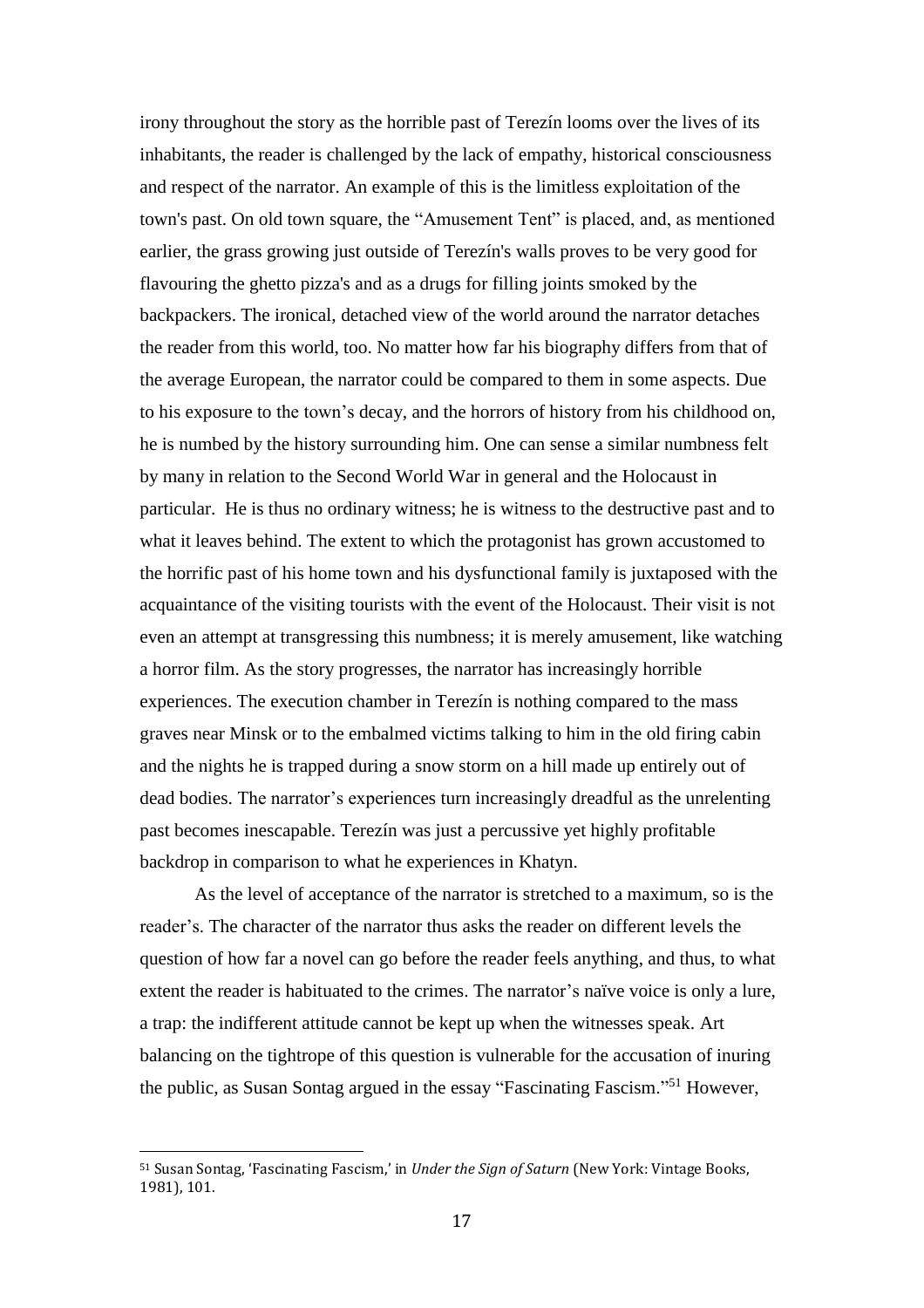this claim is only invalid if there is nothing more to the text but a desire for spectacle and a lack of historical awareness. This is most certainly not the case for Topol's novel. It is literary texts that are aware of what Suleiman called their own "performance" in regard to the problems of writing about trauma.<sup>52</sup> The horrible circumstances in Belarus, a place where one is not quite able to "eat off the floor" like in Dachau, <sup>53</sup> and the unimaginably sinister act of stuffing the deceased witnesses for the sake of a museum are not meant as a simple horror show. It is exactly through the ironically detached narrator's perspective that the difficulty of the past and the problematic character of any representation is put forward.

Interestingly, the testimonies of the stuffed witnesses are real testimonies, taken from a collection documenting the *Generalplan Ost* massacres.<sup>54</sup> When the narrator is confronted with these testimonies, he cannot face the horrible past anymore. He kills his Belarussian principal indirectly by leaving him unconscious in the cabin which is set on fire. His life is saved from a snow storm by a German historian whose father was a Wehrmacht soldier who jauntily took part in the massacres in the East. On top of "Black Hill," consisting of what could be "fifty, a hundred, even two hundred thousand dead,"<sup>55</sup> maybe Jewish bodies, maybe Belarusian peasants, Soviet soldiers or Germans, the orphaned Jew and the guiltstricken German are united by the forces of nature. The emotional disintegration of the unnamed narrator is linked to the forgotten "Blood Lands." The son of a traumatised victim, he is also complicit in the killing of sentenced criminals in the communist republic of Czechoslovakia. In the far corner of Europe, finally the link is established between the inhabitants of the crushed continent: the victims, the bystanders and the perpetrators; the profiteers and the survivors, the ones who want to forget and the ones who want to remember.

What ties these threads together? The novel does what Dorothee Wiese has called, in concordance with Gille Deleuze and Felix Guattari, *the unleashing the powers of the false*: "it creates something beyond knowledge by showing the inability of the novel to make sense out of the senseless (…) hereby constructing a reading position through which readers experience the need and desire to make space for what

<sup>52</sup> Suleiman, 135.

<sup>53</sup> Topol, 116.

<sup>54</sup> Ibid, "Author's Acknowledgement," 161.

<sup>55</sup> Ibid, 157.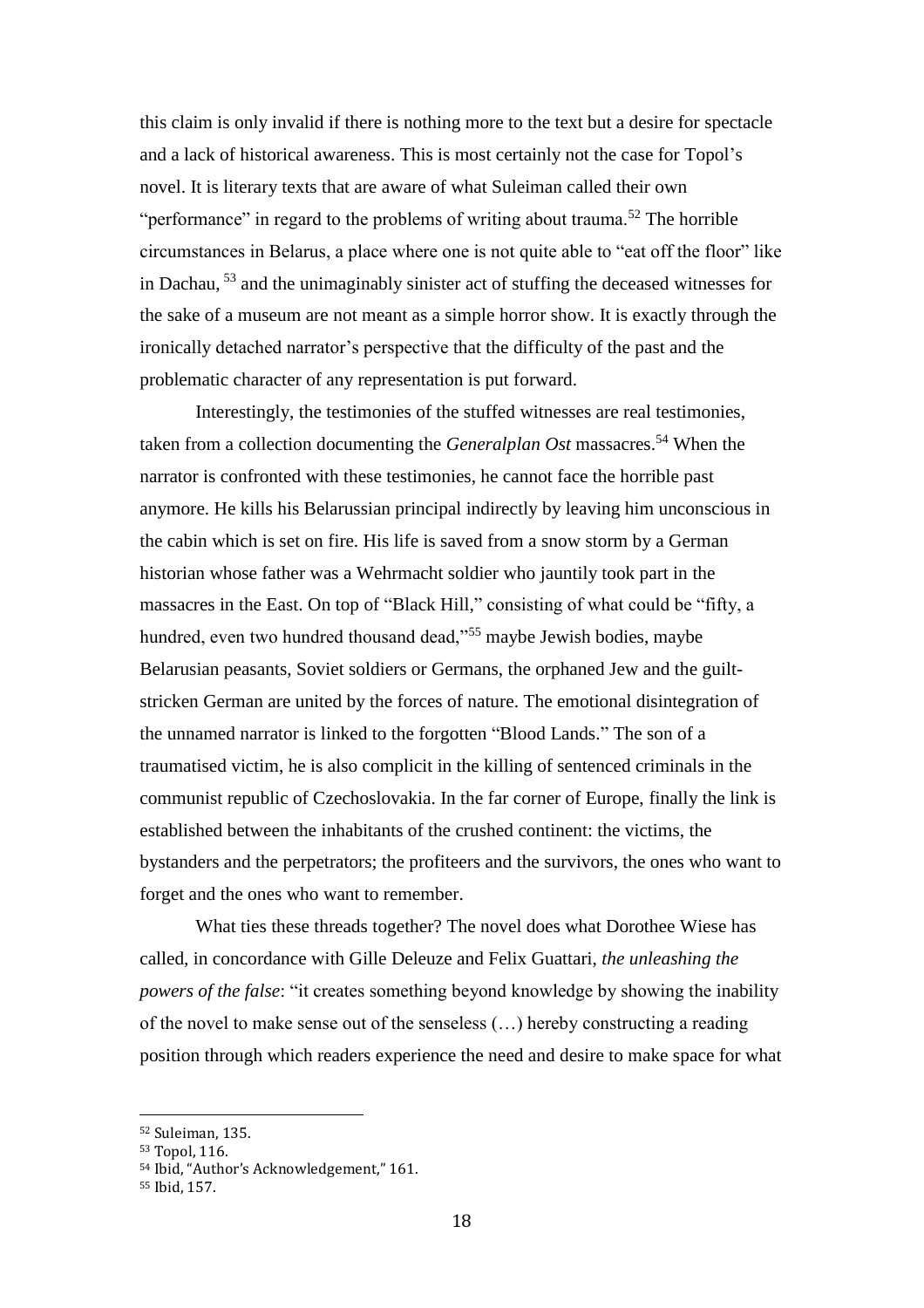is missing from particular historical accounts."<sup>56</sup> Wiese makes this claim based on Deleuze and Guattari's notion of "the powers of the false" and their concept of "minor literature." Interestingly, Deleuze took Franz Kafka's minority position as a German speaking Jew in Prague as an example. Topol seems to support and counter this argument at one and the same time. *The Devil's Workshop* parodies Kafka's international fame and canonical status within Western culture: in Terezín, t-shirts with his emblematic picture and the sentence "If Franz Kafka hadn't died, they would have killed him here"<sup>57</sup> are sold. Still, his work has thoroughly influenced the novel. The plot is, to put it mildly, quite absurd, and the narrator matches Gregor Samsa or Josef K when it comes to his inability to influence his own fate.

The same happens in Belarus. Attention is drawn to the largely unknown fate of the poor Jews and peasants from the east of Europe by graphically describing the mass graves. Furthermore, the current political situation in the country is highlighted -Lukashenko's regime is commonly dubbed "the last dictatorship of Europe" <sup>58</sup> when the narrator accidentally witnesses a violent crack-down on a demonstration of the political opposition. One of the taboos in Belorussia is laid bare by writing about the mass graves, "the deepest" of Europe.<sup>59</sup> They are full with Jews and Slavs, Germans and Soviet peasants: the Jews were only victims, but the Slavs are guilty of a good deal of the killing, too. On the other side of the continent, the result of the debate held in the last decades weighed and found wanting. The novel thus both parodies and enshrines the past, as Linda Hutcheon has written in relation to other novels. However, Topol does not leave it at that. The hectic and detached narration tacitly entices the reader to adopt a comparable attitude. In this way, the novel places the reader vis-à-vis the problematic aspects of his own position towards history. The ongoing destructiveness of the past is laid bare and the influence of macro-events on individuals is revealed. What *The Devil's Workshop* adds to this, is the mirror it holds up to the reader and the influences of modern society reflected in the characters. The interweaving of fiction and reality allows the focus on the forgotten parts of history as well as the re-evaluation of its legacy in the twenty-first century.

<sup>56</sup> Wiese, 257.

<sup>57</sup> Ibid, 36.

<sup>58</sup> Shaun Walker, 'Bad Times in Belarus,' Foreign Policy, July 8, 2011, accessed June 15, 2013 (http://www.foreignpolicy.com/articles/2011/07/08/bad times in belarus). <sup>59</sup> Ibid, 107.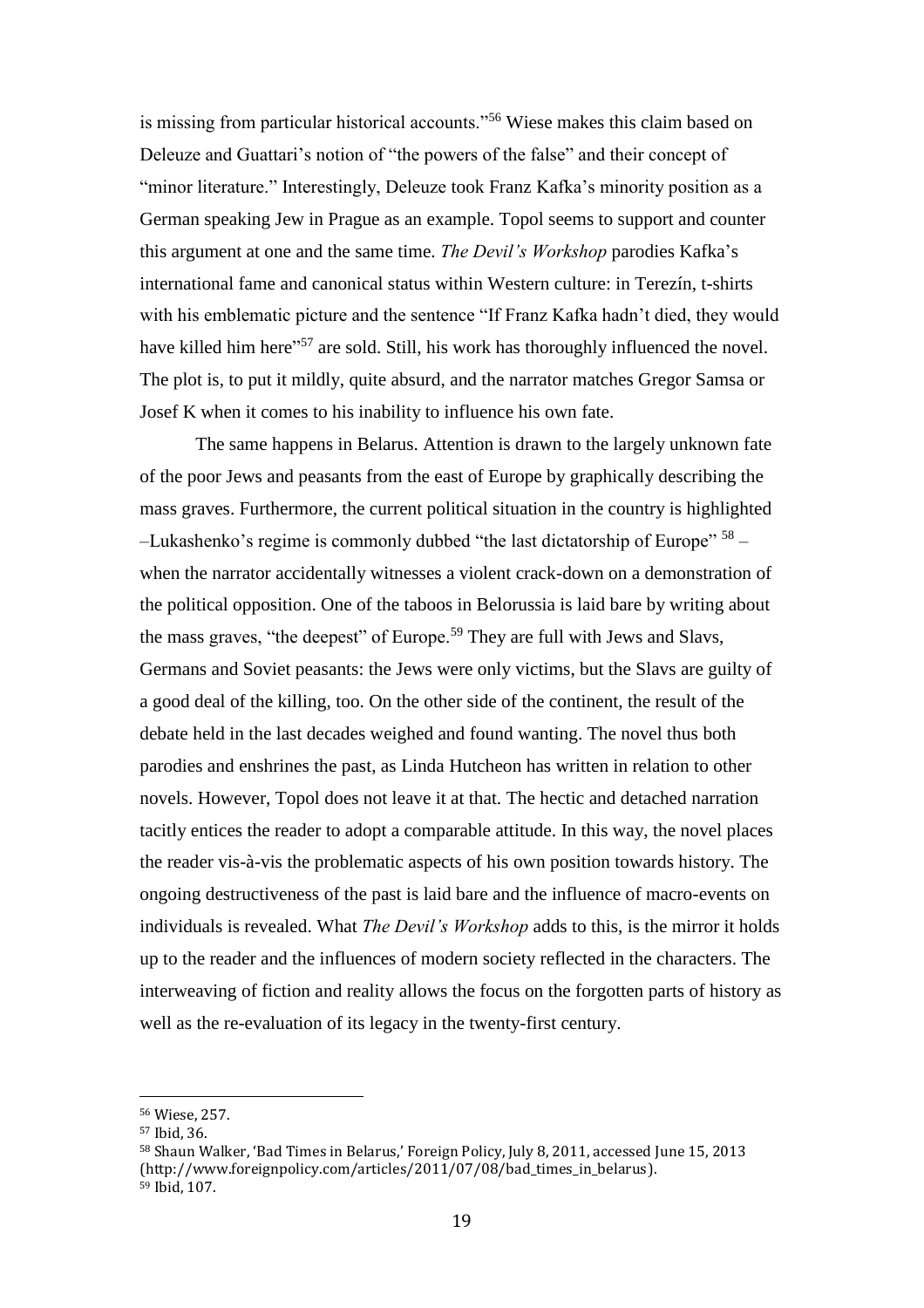## **Conclusion**

The two novels described above are very different in plot, style, and message. However, the cardinal issue each one deals with belong to two different sides of the same coin. *HHhH* is a poignant and serious attempt at resolving the uneasiness with the postmodern approach to history, the way history has been dealt with in other texts and the concern with truth and fiction fuelled by other –in the eyes of the narrator problematic –ones. This thread connects *HHhH* to *The Devil's Workshop* because a similar effect is established in Topol's novel as in the one most severely criticised by Binet. He writes scornfully of the *The Kindly Ones* by Jonathan Littell as "simply Houellebecq doing Nazism."<sup>60</sup> At face value, it seems justified to dismiss this novel as violent pornography due to the worn-out and repetitive passages filling the almost thousand pages long novel with the *Zweierlei Untergang* of the Third Reich's collapse at the Eastern front and the protagonist's simultaneous physical and psychological disintegration. However, problematic about this critique is that it brushes aside what could be seen as one of the qualities of *The Kindly Ones* and, likewise, of *The Devil's Workshop*. Neither Littell's protagonist's experiences at Babi Yar, nor his visit to Auschwitz are the most graphically described and horrifying passages of *The Kindly Ones*. What is most appalling is the sexual disintegration the protagonist goes through while the Russian army utterly crushes the German opposition and closes in on Berlin. By juxtaposing the two, the reader is confronted with the question what is the most disturbing to read about: the passages about the executions or those about the incestuous fantasies and other sexual antics? Shockingly, the most disturbing and unnerving passages are those belonging to the latter category.

One of the blackest pages in humanity's history is anything but a taboo, as the many novels in every genre attest to. But although the silence of the first decades after the Holocaust did not do any good, comparably problematic is the all too readily acceptance within contemporary society of the subject. *The Devil's Workshop* is concerned with this accepting as *HHhH* is concerned with the degree to which fiction can be devoted to truth. The question is what it takes before the numbed, ironic narrator is affected by the horrors of the past. Thus both novels confront the reader

<sup>60</sup> Binet, 241.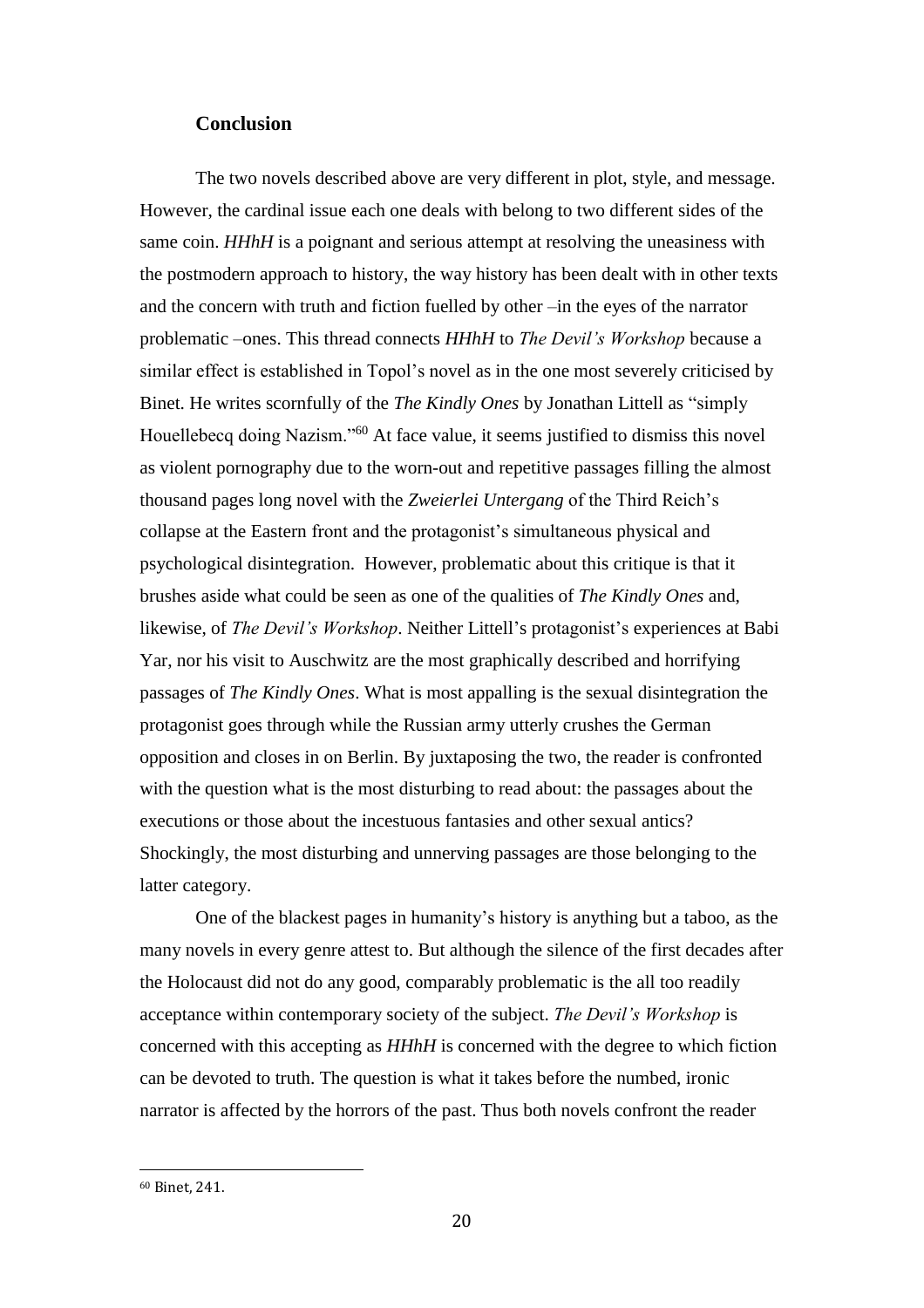with the problematic side of the major characteristics of postmodern literature and the contemporary status of the Holocaust.

The paradoxes of postmodern literature and its fundamental doubt about any form of knowledge is a fruitful answer to the crisis of language invoked by the Holocaust. Irony and metafiction are indeed potent devices to evaluate the past, the present and the act of writing fiction concerned with both, as Linda Hutcheon has argued. Yet, it is ultimately unsatisfactory. The silence about the Holocaust has given way to an increased exposure to the Holocaust. The changed position of the Holocaust in the twentieth century demands a revised way of writing about its aftermath. Binet and Topol have reacted to this change. In *HHhH,* the reluctance in relation to the selfconsciousness about "facts" intrinsic to postmodern literature and the desire to break away from this uncertainty are scrutinised by wedding the postmodern condition to the iconic symbols of the Holocaust. Topol's *The Devil's Workshop* draws on the legacy of the Holocaust, yet it also attempts to transcend the prevailing attitude towards the violence of the Holocaust currently pervading Western culture. The two novels analysed in this thesis take this situation as their starting point and ponder over the widening rift between the attention paid to the event and the effect this has.

The publication of *HHhH* and *The Devil's Workshop* will not prove to be the start of a contrary trend in the Holocaust debate. In popular culture as well as in the less easily digestible echelons of representations dealing with the event, the irresistible tendency for popularization and normalization of the Holocaust will perpetually arise. Yet not every uphill battle is inevitably a lost one. It is possible to raise awareness of the problematic aspects of history and its situation in our culture if one manages to eschew clichéd and convenient explanations and representations of the overwhelming terror that once seized the greater part of Europe and continues to casts its shadow over humanity. Literature, with its paradoxes and risks, can and should aspire to be the cloud leading the unending way through the bleak desert of the remnants of the past.

21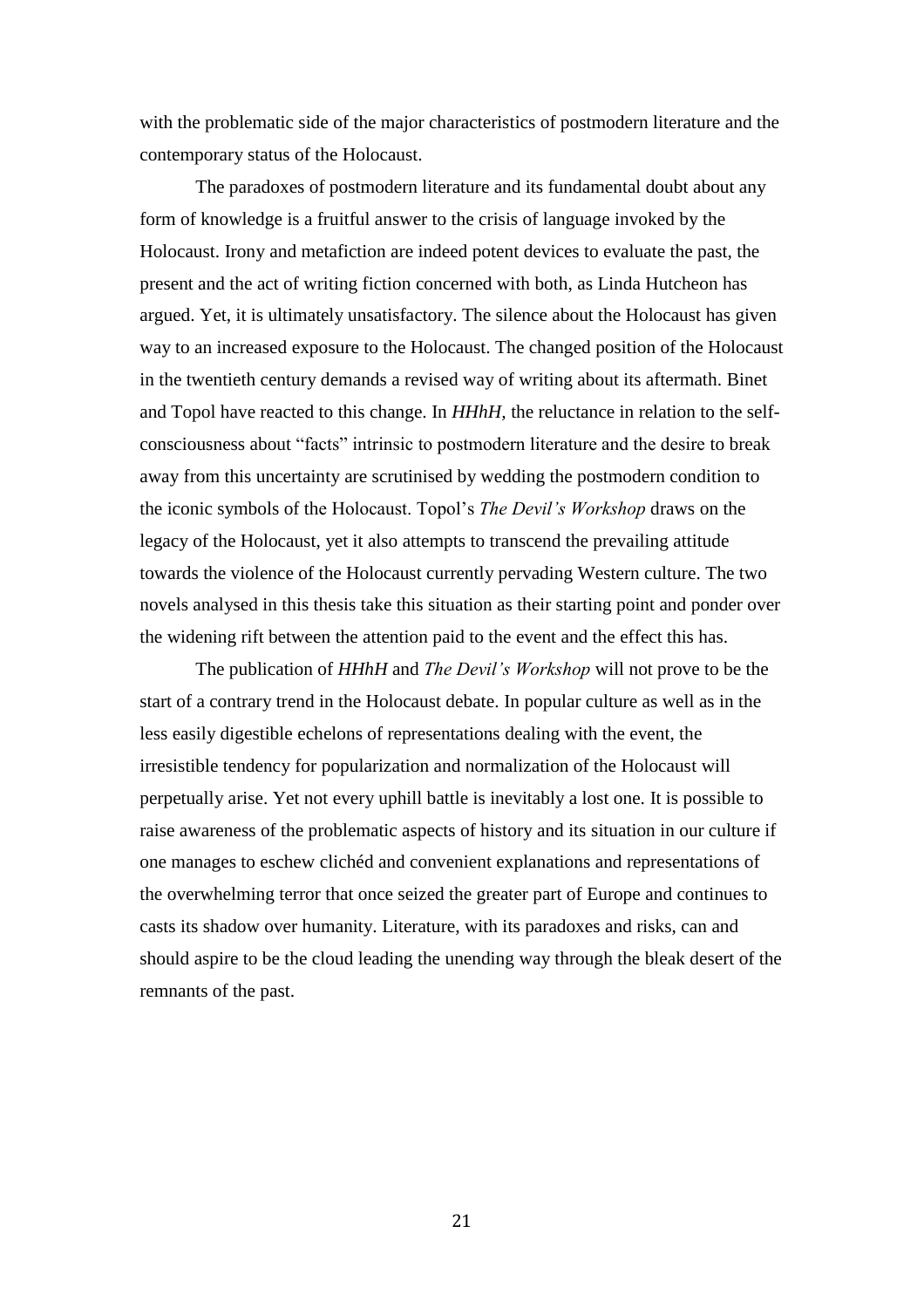# **Bibliography**

- Amis, Martin, *Koba the Dread: Laughter and the Twenty Million* (New York: Vintage International, 2003).
- Binet, Laurent, *HHhH*, tr. Sam Taylor (New York: Farrar, Straus and Giroux, 2012). [2010]
- Blanchot, Maurice and Jacques Derrida, *The Instant Of My Death/Demeure*, tr. Elizabeth Rottenberg (Stanford: Stanford University Press, 2000). [1994]
- Courts, Stéphane (ed.), *The Black Book of Communism* (Harvard: Harvard University Press, 1999).
- Eaglestone, Robert, *The Holocaust and the Postmodern* (Oxford: Oxford University Press, 2004).
- Gilles Deleuze and Félix Guattari, *Kafka: Toward a Minor Literature*, tr. Dana Polan (Minneapolis: University of Minnesota Press, 1986).
- Elias, Amy J., *Sublime Desire: History and Post 1960s Fiction* (Baltimore and London: The John Hopkins University Press, 2001).
- Figes, Orlando, *A People's Tragedy: A History of the Russian Revolution: 1819-1924* (London: Jonathan Cape, 1996).
- Friedlander, Saul, *Probing the Limits of Representation* (Cambridge: Harvard University Press, 1992).
- Hilberg, Raul, *The Destruction of the European Jews* (London: Holmes & Meier, 1985).
- Horkheimer, Max and Adorno, Theodor W., *Dialectic Of Enlightenment*, tr. Edmund Jephcott (London: Verso Books, 1997). [1944]
- Hutcheon, Linda, *A Poetics of Postmodernism: History, Theory, Fiction* (New York: Routledge, 1988).
- Jenkins, Keith, *On 'What is History?' From Carr and Elton to Rorty and White* (New York: Routledge, 1995).
- Johnson, Paul, *A History of the Jews* (New York: Harper & Row, 1987).
- Keilbach, Judith, 'Photographs, Symbolic Images, and the Holocaust,' *History and Theory* 47 (2008): 54-73.
- Kremer, *L.S*., *Witness Through the Imagination: Jewish American Holocaust Literature* (Detroit: Wayne State University Press, 1988).